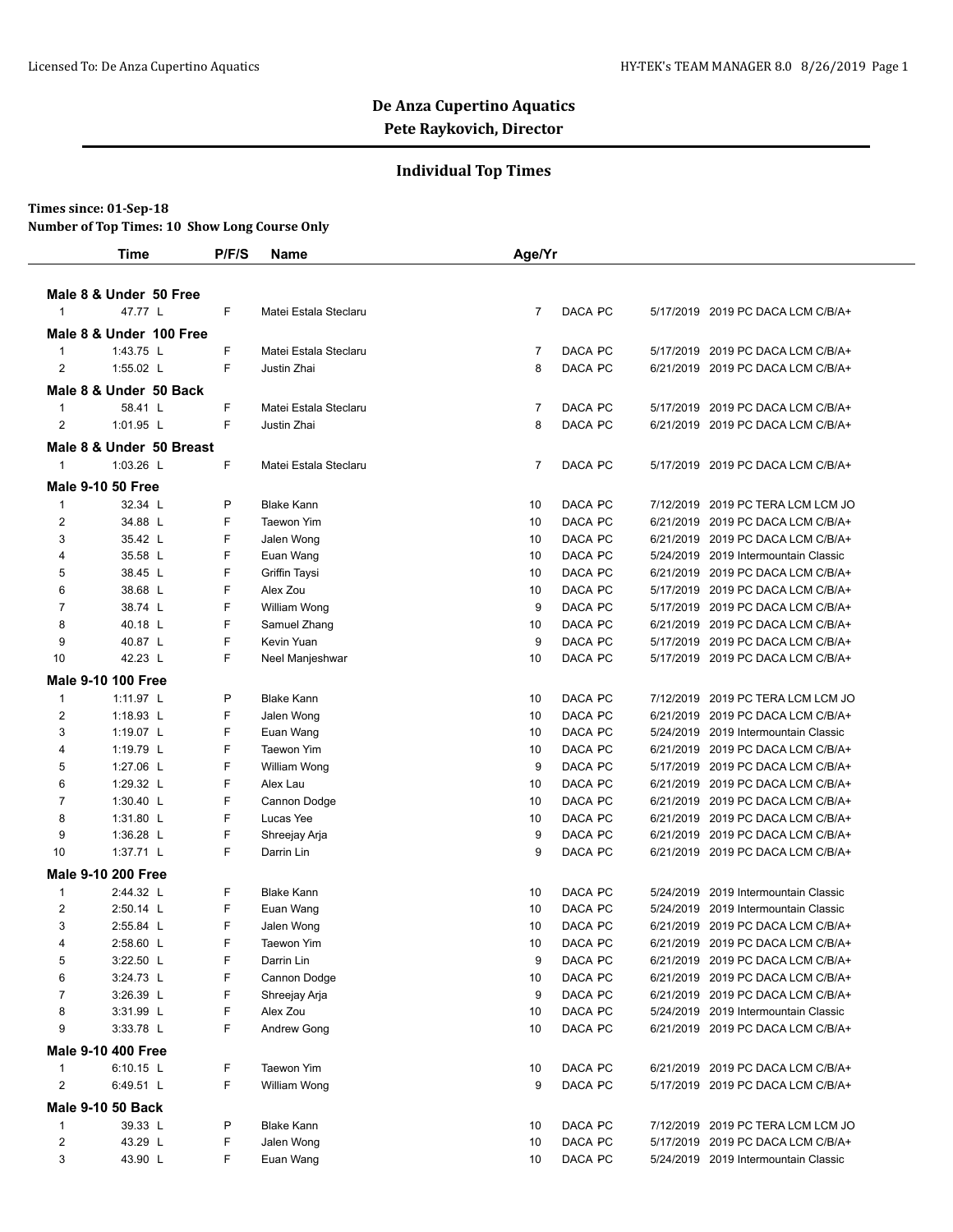### **Individual Top Times**

|                | <b>Time</b>                 | P/F/S | Name              | Age/Yr |         |           |                                      |  |
|----------------|-----------------------------|-------|-------------------|--------|---------|-----------|--------------------------------------|--|
|                |                             |       |                   |        |         |           |                                      |  |
| 4              | 47.42 L                     | F     | Taewon Yim        | 10     | DACA PC |           | 6/21/2019 2019 PC DACA LCM C/B/A+    |  |
| 5              | 48.32 L                     | F     | Samuel Zhang      | 10     | DACA PC |           | 6/21/2019 2019 PC DACA LCM C/B/A+    |  |
| 6              | 48.48 L                     | F     | Logan Partridge   | 10     | DACA PC |           | 6/21/2019 2019 PC DACA LCM C/B/A+    |  |
| $\overline{7}$ | 49.18 L                     | F     | Andrew Gong       | 10     | DACA PC |           | 6/21/2019 2019 PC DACA LCM C/B/A+    |  |
| 8              | 50.64 L                     | F     | Cannon Dodge      | 10     | DACA PC |           | 6/21/2019 2019 PC DACA LCM C/B/A+    |  |
| 9              | 50.79 L                     | F     | Alex Lau          | 10     | DACA PC |           | 6/21/2019 2019 PC DACA LCM C/B/A+    |  |
| 10             | 50.81 L                     | F     | Lucas Yee         | 10     | DACA PC |           | 6/21/2019 2019 PC DACA LCM C/B/A+    |  |
|                | <b>Male 9-10 100 Back</b>   |       |                   |        |         |           |                                      |  |
| 1              | 1:23.91 L                   | F     | <b>Blake Kann</b> | 10     | DACA PC |           | 7/12/2019 2019 PC TERA LCM LCM JO    |  |
| $\overline{2}$ | 1:32.98 L                   | F     | Euan Wang         | 10     | DACA PC |           | 5/24/2019 2019 Intermountain Classic |  |
| 3              | 1:34.42 L                   | F     | Jalen Wong        | 10     | DACA PC |           | 6/21/2019 2019 PC DACA LCM C/B/A+    |  |
| 4              | 1:38.47 L                   | F     | Taewon Yim        | 10     | DACA PC |           | 6/21/2019 2019 PC DACA LCM C/B/A+    |  |
| 5              | 1:44.25 L                   | F     | Samuel Zhang      | 10     | DACA PC |           | 6/21/2019 2019 PC DACA LCM C/B/A+    |  |
| 6              | 1:44.32 L                   | F     | Griffin Taysi     | 10     | DACA PC |           | 6/21/2019 2019 PC DACA LCM C/B/A+    |  |
| $\overline{7}$ | 1:45.52 L                   | F     | Kevin Yuan        | 9      | DACA PC |           | 5/17/2019 2019 PC DACA LCM C/B/A+    |  |
| 8              | 1:50.22 L                   | F     | Darrin Lin        | 9      | DACA PC |           | 6/21/2019 2019 PC DACA LCM C/B/A+    |  |
| 9              | 1:50.60 L                   | F     | Mason Lien        | 10     | DACA PC |           | 4/27/2019 DACA LCM Intrasquad        |  |
| 10             | 1:52.68 L                   | F     | Lucas Yee         | 10     | DACA PC |           | 5/17/2019 2019 PC DACA LCM C/B/A+    |  |
|                | Male 9-10 50 Breast         |       |                   |        |         |           |                                      |  |
| $\mathbf{1}$   | 40.92 L                     | F     | Euan Wang         | 10     | DACA PC | 5/24/2019 | 2019 Intermountain Classic           |  |
| $\overline{2}$ | 41.16 L                     | F     | <b>Blake Kann</b> | 10     | DACA PC |           | 7/12/2019 2019 PC TERA LCM LCM JO    |  |
| 3              | 51.28 L                     | F     | Samuel Zhang      | 10     | DACA PC |           | 6/21/2019 2019 PC DACA LCM C/B/A+    |  |
| 4              | 53.92 L                     | F     | Harvy Chang       | 10     | DACA PC |           | 6/21/2019 2019 PC DACA LCM C/B/A+    |  |
| 5              | 55.75 L                     | F     | <b>Toby Liang</b> | 10     | DACA PC |           | 5/17/2019 2019 PC DACA LCM C/B/A+    |  |
| 6              | 58.48 L                     | F     | Cannon Dodge      | 10     | DACA PC |           | 6/21/2019 2019 PC DACA LCM C/B/A+    |  |
| $\overline{7}$ | 58.49 L                     | F     | Kevin Yuan        | 9      | DACA PC |           | 5/17/2019 2019 PC DACA LCM C/B/A+    |  |
| 8              | 58.58 L                     | F     | Alex Zou          | 10     | DACA PC |           | 5/24/2019 2019 Intermountain Classic |  |
| 9              | 59.35 L                     | F     | Darrin Lin        | 9      | DACA PC |           | 6/21/2019 2019 PC DACA LCM C/B/A+    |  |
| 10             | 59.50 L                     | F     | Lucas Yee         | 10     | DACA PC |           | 6/21/2019 2019 PC DACA LCM C/B/A+    |  |
|                | <b>Male 9-10 100 Breast</b> |       |                   |        |         |           |                                      |  |
| 1              | 1:30.96 L                   | F     | <b>Blake Kann</b> | 10     | DACA PC |           | 7/12/2019 2019 PC TERA LCM LCM JO    |  |
| 2              | 1:33.96 L                   | F     | Euan Wang         | 10     | DACA PC |           | 5/24/2019 2019 Intermountain Classic |  |
| 3              | 1:54.66 L                   | F     | Logan Partridge   | 10     | DACA PC |           | 5/17/2019 2019 PC DACA LCM C/B/A+    |  |
| 4              | 1:55.50 L                   | F     | <b>Toby Liang</b> | 10     | DACA PC |           | 6/21/2019 2019 PC DACA LCM C/B/A+    |  |
| 5              | 1:56.29 L                   | F     | Samuel Zhang      | 10     | DACA PC |           | 6/21/2019 2019 PC DACA LCM C/B/A+    |  |
| 6              | 2:01.93 L                   | F     | Darrin Lin        | 9      | DACA PC |           | 6/21/2019 2019 PC DACA LCM C/B/A+    |  |
| $\overline{7}$ | 2:05.22 L                   | F     | William Wong      | 9      | DACA PC |           | 5/17/2019 2019 PC DACA LCM C/B/A+    |  |
| 8              | 2:05.38 L                   | F     | Andrew Gong       | 10     | DACA PC |           | 6/21/2019 2019 PC DACA LCM C/B/A+    |  |
| 9              | 2:08.86 L                   | F     | Alex Zou          | 10     | DACA PC |           | 5/24/2019 2019 Intermountain Classic |  |
| 10             | 2:09.38 L                   | F     | Mason Lien        | 10     | DACA PC |           | 4/27/2019 DACA LCM Intrasquad        |  |
|                | Male 9-10 50 Fly            |       |                   |        |         |           |                                      |  |
| 1              | 35.24 L                     | F     | <b>Blake Kann</b> | 10     | DACA PC |           | 6/21/2019 2019 PC DACA LCM C/B/A+    |  |
| $\overline{c}$ | 42.52 L                     | F     | Euan Wang         | 10     | DACA PC |           | 5/24/2019 2019 Intermountain Classic |  |
| 3              | 45.41 L                     | F     | Taewon Yim        | 10     | DACA PC |           | 6/21/2019 2019 PC DACA LCM C/B/A+    |  |
| 4              | 45.59 L                     | F     | Jalen Wong        | 10     | DACA PC |           | 5/24/2019 2019 Intermountain Classic |  |
| 5              | 45.62 L                     | F     | Logan Partridge   | 10     | DACA PC |           | 6/21/2019 2019 PC DACA LCM C/B/A+    |  |
| 6              | 51.68 L                     | F     | Darrin Lin        | 9      | DACA PC |           | 6/21/2019 2019 PC DACA LCM C/B/A+    |  |
| 7              | 52.86 L                     | F     | Samuel Zhang      | 10     | DACA PC |           | 6/21/2019 2019 PC DACA LCM C/B/A+    |  |
| 8              | 53.91 L                     | F     | Rollan Tannert    | 9      | DACA PC |           | 5/17/2019 2019 PC DACA LCM C/B/A+    |  |
| 9              | 54.07 L                     | F.    | Lucas Yee         | 10     | DACA PC |           | 5/17/2019 2019 PC DACA LCM C/B/A+    |  |
|                |                             |       |                   |        |         |           |                                      |  |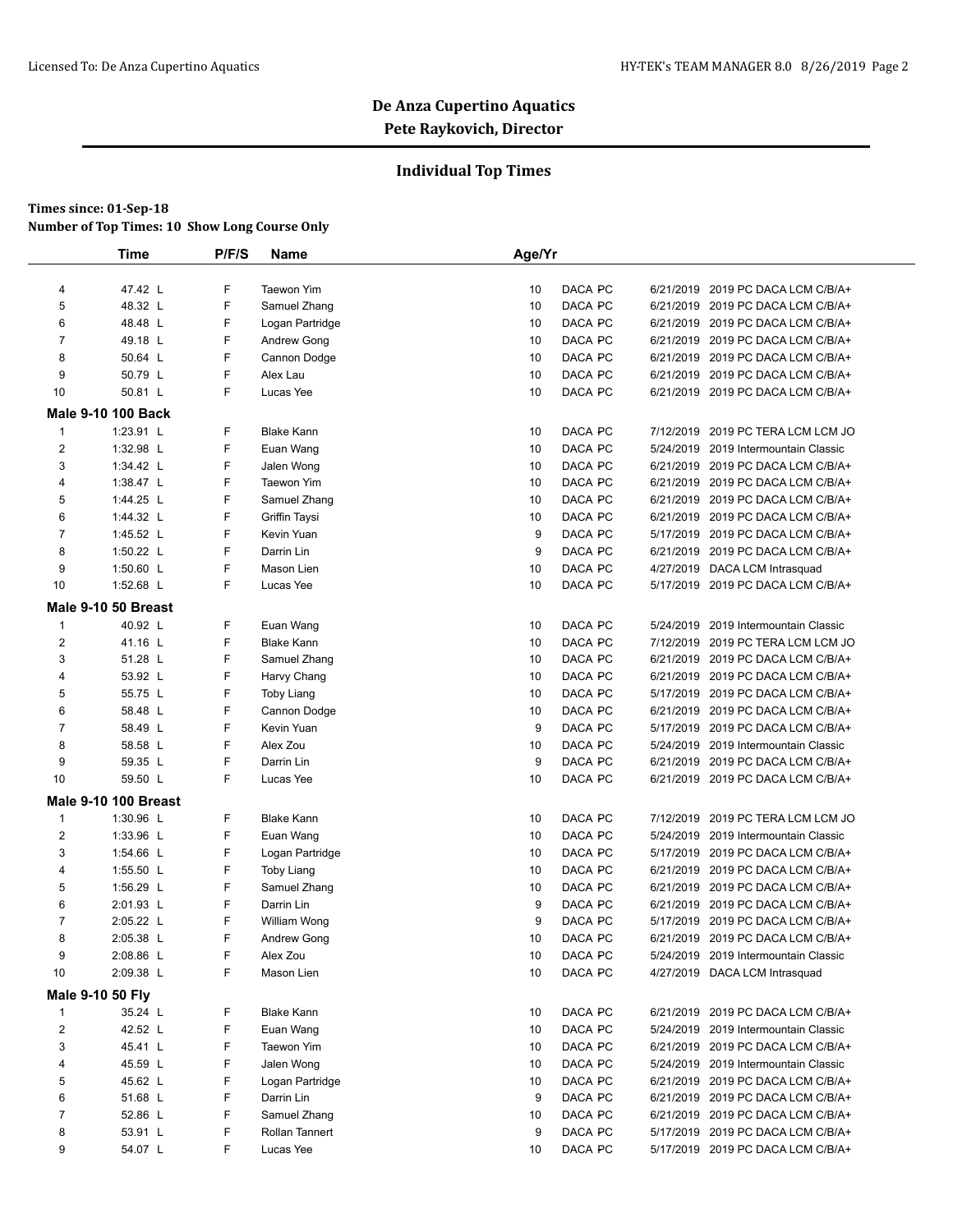### **Individual Top Times**

|                | <b>Time</b>                | P/F/S  | Name                    | Age/Yr        |                                                |
|----------------|----------------------------|--------|-------------------------|---------------|------------------------------------------------|
| 10             | 56.73 L                    | F      | Shreejay Arja           | DACA PC<br>9  | 6/21/2019 2019 PC DACA LCM C/B/A+              |
|                | Male 9-10 100 Fly          |        |                         |               |                                                |
| $\mathbf{1}$   | 1:40.28 L                  | F      | Euan Wang               | DACA PC<br>10 | 5/24/2019 2019 Intermountain Classic           |
| 2              | 1:48.19 L                  | F      | Jalen Wong              | DACA PC<br>10 | 5/17/2019 2019 PC DACA LCM C/B/A+              |
| 3              | 1:48.61 L                  | F      | William Wong            | DACA PC<br>9  | 5/17/2019 2019 PC DACA LCM C/B/A+              |
| 4              | 1:48.69 L                  | F      | Griffin Taysi           | DACA PC<br>10 | 6/21/2019 2019 PC DACA LCM C/B/A+              |
| 5              | 1:57.17 L                  | F      | Ashmik Ray              | DACA PC<br>10 | 6/21/2019 2019 PC DACA LCM C/B/A+              |
| 6              | 2:01.22 L                  | F      | Samuel Zhang            | DACA PC<br>9  | 5/17/2019 2019 PC DACA LCM C/B/A+              |
| 7              | 2:12.41 L                  | F      | Cannon Dodge            | DACA PC<br>10 | 6/21/2019 2019 PC DACA LCM C/B/A+              |
|                | Male 9-10 200 IM           |        |                         |               |                                                |
| $\mathbf 1$    | 3:02.56 L                  | F      | <b>Blake Kann</b>       | DACA PC<br>10 | 5/24/2019 2019 Intermountain Classic           |
| 2              | $3:12.35$ L                | F      | Euan Wang               | DACA PC<br>10 | 4/27/2019 DACA LCM Intrasquad                  |
| 3              | $3:38.14$ L                | F      | William Wong            | DACA PC<br>9  | 5/17/2019 2019 PC DACA LCM C/B/A+              |
| 4              | $3:51.57$ L                | F      | Lucas Yee               | DACA PC<br>10 | 6/21/2019 2019 PC DACA LCM C/B/A+              |
| 5              | 4:01.25 L                  | F      | Cannon Dodge            | DACA PC<br>10 | 6/21/2019 2019 PC DACA LCM C/B/A+              |
| 6              | 4:07.69 L                  | F      | Harvy Chang             | DACA PC<br>10 | 6/21/2019 2019 PC DACA LCM C/B/A+              |
| $\overline{7}$ | 4:14.12 L                  | F      | Shreejay Arja           | DACA PC<br>9  | 6/21/2019 2019 PC DACA LCM C/B/A+              |
|                |                            |        |                         |               |                                                |
|                | <b>Male 11-12 50 Free</b>  |        |                         |               |                                                |
| 1              | 29.27 L                    | F      | Liam Roedling           | DACA PC<br>12 | 5/17/2019 2019 PC DACA LCM C/B/A+              |
| $\overline{2}$ | 30.76 L                    | F      | <b>Isaac Shang</b>      | DACA PC<br>11 | 7/12/2019 2019 PC TERA LCM LCM JO              |
| 3              | 32.06 L                    | F      | Christopher Lee-Weinand | DACA PC<br>12 | 5/24/2019 2019 Intermountain Classic           |
| 4              | 32.15 L                    | F      | Yassin Bouali           | DACA PC<br>12 | 6/21/2019 2019 PC DACA LCM C/B/A+              |
| 5              | 32.44 L                    | F<br>F | Steve Yang              | DACA PC<br>12 | 6/21/2019 2019 PC DACA LCM C/B/A+              |
| 6              | 33.43 L                    |        | Ivan Shen               | DACA PC<br>12 | 5/17/2019 2019 PC DACA LCM C/B/A+              |
| 7              | 33.52 L                    | F      | Peter Chen              | DACA PC<br>11 | 5/17/2019 2019 PC DACA LCM C/B/A+              |
| 8              | 35.56 L                    | F      | Carlin Wong             | DACA PC<br>12 | 6/21/2019 2019 PC DACA LCM C/B/A+              |
| 9              | 36.20 L                    | F      | Alex Hwang              | 12<br>DACA PC | 5/17/2019 2019 PC DACA LCM C/B/A+              |
| 10             | 36.54 L                    | F      | Andrew Hunyady          | DACA PC<br>11 | 5/24/2019 2019 Intermountain Classic           |
|                | <b>Male 11-12 100 Free</b> |        |                         |               |                                                |
| $\mathbf 1$    | 1:02.22 L                  | F      | Liam Roedling           | DACA PC<br>12 | 7/12/2019 2019 PC TERA LCM LCM JO              |
| 2              | 1:04.83 $L$                | F      | Frank Nguyen            | DACA PC<br>12 | 8/7/2019 2019 Western Zone Age Group Champions |
| 3              | 1:09.29 L                  | F      | Yassin Bouali           | DACA PC<br>12 | 6/21/2019 2019 PC DACA LCM C/B/A+              |
| 4              | 1:09.61 $L$                | F      | Christopher Lee-Weinand | DACA PC<br>12 | 6/21/2019 2019 PC DACA LCM C/B/A+              |
| 5              | 1:10.07 $L$                | F      | <b>Isaac Shang</b>      | DACA PC<br>11 | 5/17/2019 2019 PC DACA LCM C/B/A+              |
| 6              | 1:10.20 $L$                | F      | Steve Yang              | DACA PC<br>12 | 6/28/2019 2019 QSS Super Last Chance Meet      |
| 7              | 1:12.54 $L$                | F      | Ryan Ko                 | DACA PC<br>12 | 4/27/2019 DACA LCM Intrasquad                  |
| 8              | 1:13.09 $\lfloor$          | F      | Ivan Shen               | DACA PC<br>12 | 6/21/2019 2019 PC DACA LCM C/B/A+              |
| 9              | 1:14.57 L                  | F      | Carlin Wong             | 12<br>DACA PC | 6/21/2019 2019 PC DACA LCM C/B/A+              |
| 10             | 1:15.16 $L$                | F      | Peter Chen              | 12<br>DACA PC | 6/21/2019 2019 PC DACA LCM C/B/A+              |
|                | <b>Male 11-12 200 Free</b> |        |                         |               |                                                |
| $\mathbf{1}$   | 2:12.58 L                  | F      | Liam Roedling           | DACA PC<br>12 | 7/12/2019 2019 PC TERA LCM LCM JO              |
| 2              | $2:24.01$ L                | F      | Frank Nguyen            | DACA PC<br>12 | 6/21/2019 2019 PC DACA LCM C/B/A+              |
| 3              | 2:25.92 L                  | S      | <b>Isaac Shang</b>      | DACA PC<br>11 | 7/12/2019 2019 PC TERA LCM LCM JO              |
| 4              | 2:30.40 L                  | F      | Christopher Lee-Weinand | DACA PC<br>12 | 6/21/2019 2019 PC DACA LCM C/B/A+              |
| 5              | 2:32.68 L                  | F      | Yassin Bouali           | DACA PC<br>12 | 5/17/2019 2019 PC DACA LCM C/B/A+              |
| 6              | 2:32.79 L                  | F      | Steve Yang              | DACA PC<br>12 | 6/21/2019 2019 PC DACA LCM C/B/A+              |
| 7              | 2:36.40 L                  | F      | Ryan Ko                 | DACA PC<br>12 | 5/17/2019 2019 PC DACA LCM C/B/A+              |
| 8              | 2:40.56 L                  | F      | Oliver Roman            | DACA PC<br>12 | 5/17/2019 2019 PC DACA LCM C/B/A+              |
| 9              | 2:43.69 L                  | F      | Peter Chen              | DACA PC<br>12 | 6/21/2019 2019 PC DACA LCM C/B/A+              |
| 10             | 2:52.71 L                  | F      | Carlin Wong             | DACA PC<br>12 | 5/24/2019 2019 Intermountain Classic           |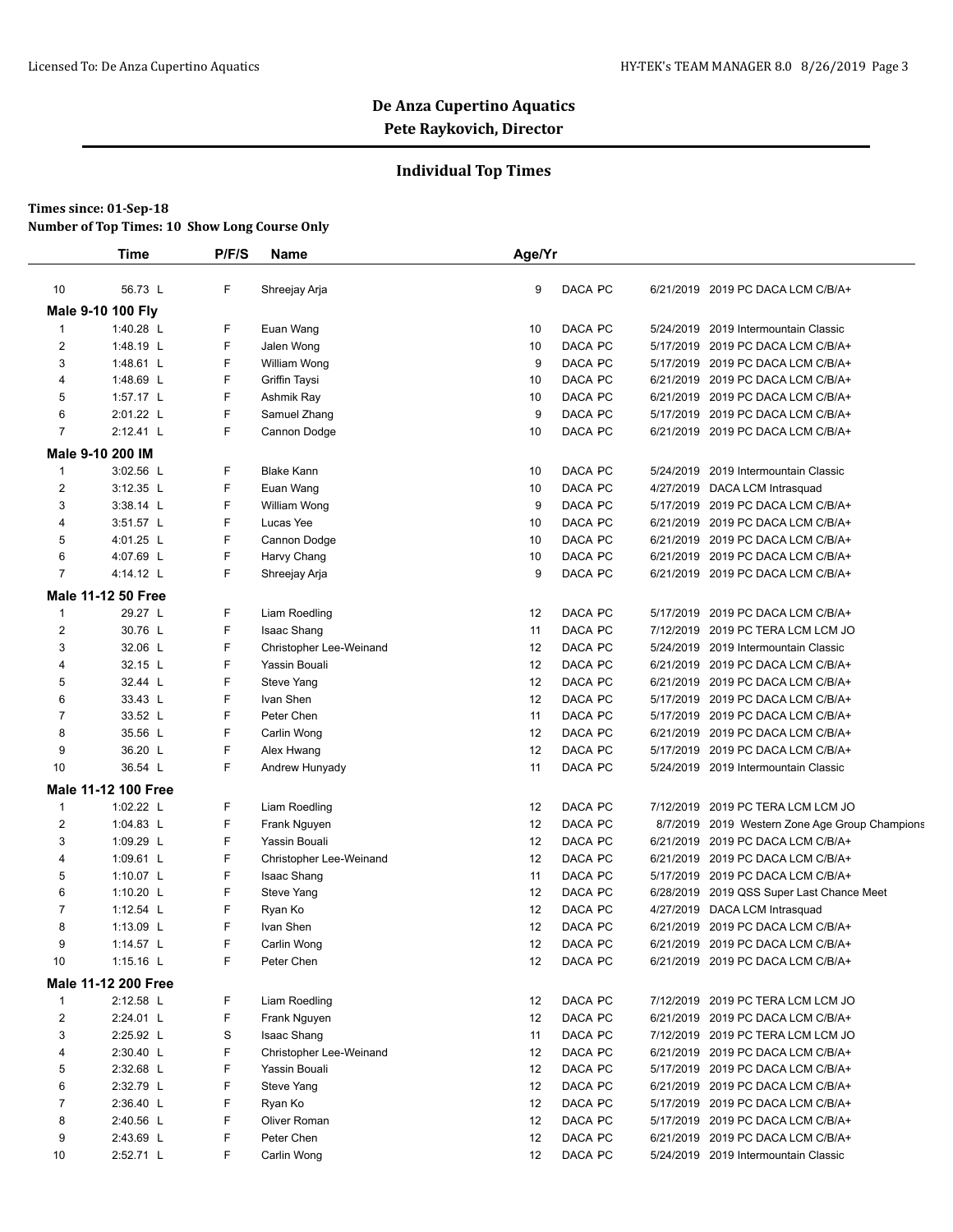## **Individual Top Times**

### **Times since: 01-Sep-18**

|                | <b>Time</b>                 | P/F/S | <b>Name</b>             | Age/Yr |         |                                           |
|----------------|-----------------------------|-------|-------------------------|--------|---------|-------------------------------------------|
|                |                             |       |                         |        |         |                                           |
|                | <b>Male 11-12 400 Free</b>  |       |                         |        |         |                                           |
| $\mathbf{1}$   | 4:45.82 L                   | F     | Liam Roedling           | 12     | DACA PC | 7/12/2019 2019 PC TERA LCM LCM JO         |
| $\overline{2}$ | 5:02.63 L                   | F     | Frank Nguyen            | 12     | DACA PC | 6/21/2019 2019 PC DACA LCM C/B/A+         |
| 3              | 5:21.57 L                   | F     | Steve Yang              | 12     | DACA PC | 6/21/2019 2019 PC DACA LCM C/B/A+         |
| $\overline{4}$ | 6:24.35 L                   | F     | Benjamin Leder          | 11     | DACA PC | 5/24/2019 2019 Intermountain Classic      |
|                | <b>Male 11-12 50 Back</b>   |       |                         |        |         |                                           |
| $\overline{1}$ | 32.80 L                     | P     | Liam Roedling           | 12     | DACA PC | 7/12/2019 2019 PC TERA LCM LCM JO         |
| $\overline{2}$ | 35.04 L                     | F     | Isaac Shang             | 11     | DACA PC | 7/12/2019 2019 PC TERA LCM LCM JO         |
| 3              | 36.79 L                     | F     | Frank Nguyen            | 11     | DACA PC | 5/17/2019 2019 PC DACA LCM C/B/A+         |
| 4              | 37.07 L                     | F     | Steve Yang              | 12     | DACA PC | 6/21/2019 2019 PC DACA LCM C/B/A+         |
| 5              | 37.34 L                     | F     | Yassin Bouali           | 12     | DACA PC | 5/17/2019 2019 PC DACA LCM C/B/A+         |
| 6              | 37.80 L                     | F     | Ryan Ko                 | 12     | DACA PC | 5/17/2019 2019 PC DACA LCM C/B/A+         |
| $\overline{7}$ | 41.14 L                     | F     | Ivan Shen               | 12     | DACA PC | 5/17/2019 2019 PC DACA LCM C/B/A+         |
| 8              | 41.24 L                     | F     | Carlin Wong             | 12     | DACA PC | 5/17/2019 2019 PC DACA LCM C/B/A+         |
| 9              | 41.61 L                     | F     | Oliver Roman            | 12     | DACA PC | 5/17/2019 2019 PC DACA LCM C/B/A+         |
| 10             | 42.69 L                     | F     | Peter Chen              | 11     | DACA PC | 5/17/2019 2019 PC DACA LCM C/B/A+         |
|                | Male 11-12 100 Back         |       |                         |        |         |                                           |
| $\mathbf{1}$   | 1:09.39 L                   | F     | Liam Roedling           | 12     | DACA PC | 7/12/2019 2019 PC TERA LCM LCM JO         |
| $\overline{2}$ | 1:16.43 $L$                 | F     | <b>Isaac Shang</b>      | 11     | DACA PC | 7/12/2019 2019 PC TERA LCM LCM JO         |
| 3              | 1:19.09 L                   | F     | Steve Yang              | 12     | DACA PC | 6/28/2019 2019 QSS Super Last Chance Meet |
| 4              | 1:21.16 L                   | F     | Yassin Bouali           | 12     | DACA PC | 6/21/2019 2019 PC DACA LCM C/B/A+         |
| 5              | 1:23.91 L                   | F     | Ryan Ko                 | 12     | DACA PC | 4/27/2019 DACA LCM Intrasquad             |
| 6              | 1:31.96 L                   | F     | Ethan Chen              | 11     | DACA PC | 6/21/2019 2019 PC DACA LCM C/B/A+         |
| $\overline{7}$ | 1:32.49 L                   | F     | Carlin Wong             | 12     | DACA PC | 5/24/2019 2019 Intermountain Classic      |
| 8              | 1:37.43 L                   | F     | Benjamin Leder          | 11     | DACA PC | 5/24/2019 2019 Intermountain Classic      |
| 9              | 1:38.68 L                   | F     | Nikola Mazzola          | 11     | DACA PC | 6/21/2019 2019 PC DACA LCM C/B/A+         |
| 10             | 1:39.24 L                   | F     | Andrew Hunyady          | 11     | DACA PC | 5/24/2019 2019 Intermountain Classic      |
|                | <b>Male 11-12 200 Back</b>  |       |                         |        |         |                                           |
| $\mathbf{1}$   | 2:34.49 L                   | F     | Liam Roedling           | 12     | DACA PC | 5/24/2019 2019 Intermountain Classic      |
| $\overline{2}$ | 2:42.65 L                   | F     | Frank Nguyen            | 12     | DACA PC | 7/12/2019 2019 PC TERA LCM LCM JO         |
| 3              | 2:47.54 L                   | F     | Yassin Bouali           | 12     | DACA PC | 6/21/2019 2019 PC DACA LCM C/B/A+         |
| 4              | 2:49.17 L                   | F     | Steve Yang              | 12     | DACA PC | 6/21/2019 2019 PC DACA LCM C/B/A+         |
| 5              | 3:07.02 L                   | F     | Carson Smith            | 12     | DACA PC | 4/27/2019 DACA LCM Intrasquad             |
| 6              | 3:09.49 L                   | F     | Oliver Roman            | 12     | DACA PC | 5/17/2019 2019 PC DACA LCM C/B/A+         |
| $\overline{7}$ | 3:09.57 L                   | F     | Peter Chen              | 12     | DACA PC | 6/21/2019 2019 PC DACA LCM C/B/A+         |
| 8              | 3:24.85 L                   | F     | Nikola Mazzola          | 11     | DACA PC | 6/21/2019 2019 PC DACA LCM C/B/A+         |
| 9              | 3:26.79 L                   | F     | <b>Richard Yuan</b>     | 12     | DACA PC | 5/17/2019 2019 PC DACA LCM C/B/A+         |
| 10             | 3:32.12 L                   | F     | Andrew Hunyady          | 11     | DACA PC | 5/24/2019 2019 Intermountain Classic      |
|                | <b>Male 11-12 50 Breast</b> |       |                         |        |         |                                           |
| $\mathbf{1}$   | 40.23 L                     | F     | Liam Roedling           | 12     | DACA PC | 5/24/2019 2019 Intermountain Classic      |
| $\overline{2}$ | 43.40 L                     | F     | Christopher Lee-Weinand | 12     | DACA PC | 5/24/2019 2019 Intermountain Classic      |
| 3              | 44.95 L                     | F     | Yassin Bouali           | 12     | DACA PC | 6/21/2019 2019 PC DACA LCM C/B/A+         |
| 4              | 45.75 L                     | F     | Isaac Shang             | 11     | DACA PC | 6/28/2019 2019 QSS Super Last Chance Meet |
| 5              | 46.51 L                     | F     | Alex Hwang              | 12     | DACA PC | 6/21/2019 2019 PC DACA LCM C/B/A+         |
| 6              | 49.58 L                     | F     | Conor Egan              | 11     | DACA PC | 6/21/2019 2019 PC DACA LCM C/B/A+         |
| $\overline{7}$ | 50.08 L                     | F     | Ethan Shen              | 12     | DACA PC | 6/21/2019 2019 PC DACA LCM C/B/A+         |
| 8              | 50.68 L                     | F     | Benjamin Leder          | 11     | DACA PC | 5/24/2019 2019 Intermountain Classic      |
| 9              | 51.29 L                     | F     | Carlin Wong             | 12     | DACA PC | 5/24/2019 2019 Intermountain Classic      |
| 10             | 51.78 L                     | F     | Lingbo Zhang            | 11     | DACA PC | 6/21/2019 2019 PC DACA LCM C/B/A+         |
|                |                             |       |                         |        |         |                                           |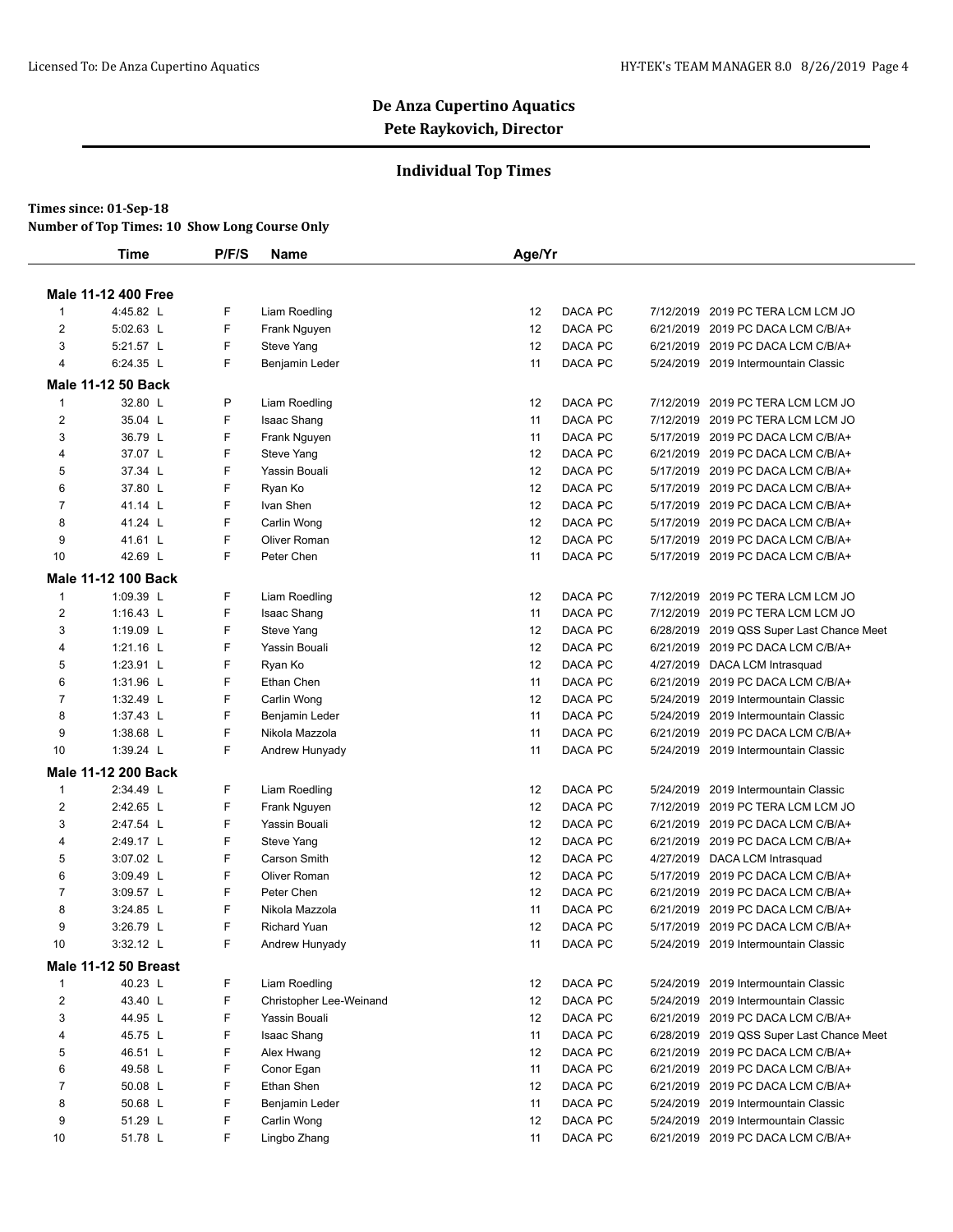## **Individual Top Times**

#### **Times since: 01-Sep-18**

|                | Time                         | P/F/S | Name                    | Age/Yr |         |                                                |
|----------------|------------------------------|-------|-------------------------|--------|---------|------------------------------------------------|
|                | <b>Male 11-12 100 Breast</b> |       |                         |        |         |                                                |
| $\mathbf{1}$   | 1:24.82 L                    | F     | <b>Tyler Roller</b>     | 12     | DACA PC | 4/27/2019 DACA LCM Intrasquad                  |
| $\overline{2}$ | 1:27.00 L                    | F     | Liam Roedling           | 12     | DACA PC | 5/17/2019 2019 PC DACA LCM C/B/A+              |
| 3              | 1:27.92 L                    | F     | Frank Nguyen            | 12     | DACA PC | 6/21/2019 2019 PC DACA LCM C/B/A+              |
| 4              | 1:35.60 L                    | F     | Carson Smith            | 12     | DACA PC | 4/27/2019 DACA LCM Intrasquad                  |
| 5              | 1:37.24 L                    | F     | Ryan Ko                 | 12     | DACA PC | 4/27/2019 DACA LCM Intrasquad                  |
| 6              | 1:42.20 L                    | F     | <b>Isaac Shang</b>      | 11     | DACA PC | 6/28/2019 2019 QSS Super Last Chance Meet      |
| $\overline{7}$ | 1:43.04 L                    | F     | Christopher Lee-Weinand | 12     | DACA PC | 4/27/2019 DACA LCM Intrasquad                  |
| 8              | 1:44.75 L                    | F     | Oliver Roman            | 12     | DACA PC | 5/17/2019 2019 PC DACA LCM C/B/A+              |
| 9              | 1:45.70 L                    | F     | Alex Hwang              | 12     | DACA PC | 6/21/2019 2019 PC DACA LCM C/B/A+              |
| 10             | 1:46.31 L                    | F     | <b>Richard Yuan</b>     | 12     | DACA PC | 5/17/2019 2019 PC DACA LCM C/B/A+              |
|                | <b>Male 11-12 200 Breast</b> |       |                         |        |         |                                                |
| $\mathbf{1}$   | 2:54.42 L                    | F     | <b>Tyler Roller</b>     | 12     | DACA PC | 4/27/2019 DACA LCM Intrasquad                  |
| $\overline{2}$ | 2:55.63 L                    | F     | Frank Nguyen            | 12     | DACA PC | 8/7/2019 2019 Western Zone Age Group Champions |
| 3              | 3:42.16 L                    | F     | Alex Hwang              | 12     | DACA PC | 6/21/2019 2019 PC DACA LCM C/B/A+              |
| 4              | 4:10.03 L                    | F     | Benjamin Leder          | 12     | DACA PC | 6/21/2019 2019 PC DACA LCM C/B/A+              |
| 5              | 4:13.12 L                    | F     | Andrew Hunyady          | 11     | DACA PC | 5/24/2019 2019 Intermountain Classic           |
|                | Male 11-12 50 Fly            |       |                         |        |         |                                                |
| $\mathbf{1}$   | 32.40 L                      | F     | Frank Nguyen            | 12     | DACA PC | 8/7/2019 2019 Western Zone Age Group Champions |
| $\overline{2}$ | 33.13 L                      | F     | Liam Roedling           | 12     | DACA PC | 5/24/2019 2019 Intermountain Classic           |
| 3              | 33.22 L                      | P     | Christopher Lee-Weinand | 12     | DACA PC | 7/12/2019 2019 PC TERA LCM LCM JO              |
| 4              | 35.02 L                      | P     | <b>Isaac Shang</b>      | 11     | DACA PC | 7/12/2019 2019 PC TERA LCM LCM JO              |
| 5              | 37.10 L                      | F     | Yassin Bouali           | 12     | DACA PC | 6/21/2019 2019 PC DACA LCM C/B/A+              |
| 6              | 38.19 L                      | F     | Ivan Shen               | 12     | DACA PC | 6/21/2019 2019 PC DACA LCM C/B/A+              |
| $\overline{7}$ | 41.39 L                      | F     | Peter Chen              | 12     | DACA PC | 6/21/2019 2019 PC DACA LCM C/B/A+              |
| 8              | 42.02 L                      | F     | Carlin Wong             | 12     | DACA PC | 6/21/2019 2019 PC DACA LCM C/B/A+              |
| 9              | 43.28 L                      | F     | Neebir Natarajan        | 12     | DACA PC | 6/21/2019 2019 PC DACA LCM C/B/A+              |
| 10             | 43.36 L                      | F     | Benjamin Leder          | 11     | DACA PC | 5/24/2019 2019 Intermountain Classic           |
|                | Male 11-12 100 Fly           |       |                         |        |         |                                                |
| $\mathbf{1}$   | 1:12.99 L                    | F     | Frank Nguyen            | 12     | DACA PC | 6/21/2019 2019 PC DACA LCM C/B/A+              |
| $\overline{2}$ | 1:14.85 L                    | P     | Christopher Lee-Weinand | 12     | DACA PC | 7/12/2019 2019 PC TERA LCM LCM JO              |
| 3              | 1:15.63 L                    | F     | Liam Roedling           | 12     | DACA PC | 6/21/2019 2019 PC DACA LCM C/B/A+              |
| 4              | 1:18.51 $L$                  | P     | <b>Isaac Shang</b>      | 11     | DACA PC | 7/12/2019 2019 PC TERA LCM LCM JO              |
| 5              | 1:20.48 L                    | F     | Steve Yang              | 12     | DACA PC | 6/28/2019 2019 QSS Super Last Chance Meet      |
| 6              | 1:45.41 $L$                  | F     | Suhan Hajela            | 11     | DACA PC | 6/21/2019 2019 PC DACA LCM C/B/A+              |
| $\overline{7}$ | 1:55.22 L                    | F     | Jaylen Yu               | 11     | DACA PC | 6/21/2019 2019 PC DACA LCM C/B/A+              |
|                | Male 11-12 200 Fly           |       |                         |        |         |                                                |
| $\mathbf{1}$   | 2:37.97 L                    | F     | Frank Nguyen            | 12     | DACA PC | 7/12/2019 2019 PC TERA LCM LCM JO              |
| $\overline{c}$ | 3:05.37 L                    | F     | Christopher Lee-Weinand | 12     | DACA PC | 5/17/2019 2019 PC DACA LCM C/B/A+              |
| 3              | 3:17.48 L                    | F     | Oliver Roman            | 12     | DACA PC | 5/17/2019 2019 PC DACA LCM C/B/A+              |
|                | Male 11-12 200 IM            |       |                         |        |         |                                                |
| $\mathbf{1}$   | 2:27.19 L                    | F     | Liam Roedling           | 12     | DACA PC | 7/12/2019 2019 PC TERA LCM LCM JO              |
| $\overline{2}$ | 2:34.62 L                    | F     | <b>Tyler Roller</b>     | 12     | DACA PC | 4/27/2019 DACA LCM Intrasquad                  |
| 3              | 2:36.55 L                    | F     | Frank Nguyen            | 12     | DACA PC | 8/7/2019 2019 Western Zone Age Group Champions |
| 4              | 2:49.27 L                    | F     | Yassin Bouali           | 12     | DACA PC | 6/21/2019 2019 PC DACA LCM C/B/A+              |
| 5              | 2:50.11 L                    | F     | Ryan Ko                 | 12     | DACA PC | 5/17/2019 2019 PC DACA LCM C/B/A+              |
| 6              | 2:56.93 L                    | F     | Steve Yang              | 12     | DACA PC | 5/17/2019 2019 PC DACA LCM C/B/A+              |
| $\overline{7}$ | 2:57.94 L                    | F     | Carson Smith            | 12     | DACA PC | 4/27/2019 DACA LCM Intrasquad                  |
| 8              | 3:01.47 L                    | F     | Christopher Lee-Weinand | 12     | DACA PC | 5/24/2019 2019 Intermountain Classic           |
| 9              | 3:02.71 L                    | F     | Isaac Shang             | 11     | DACA PC | 5/17/2019 2019 PC DACA LCM C/B/A+              |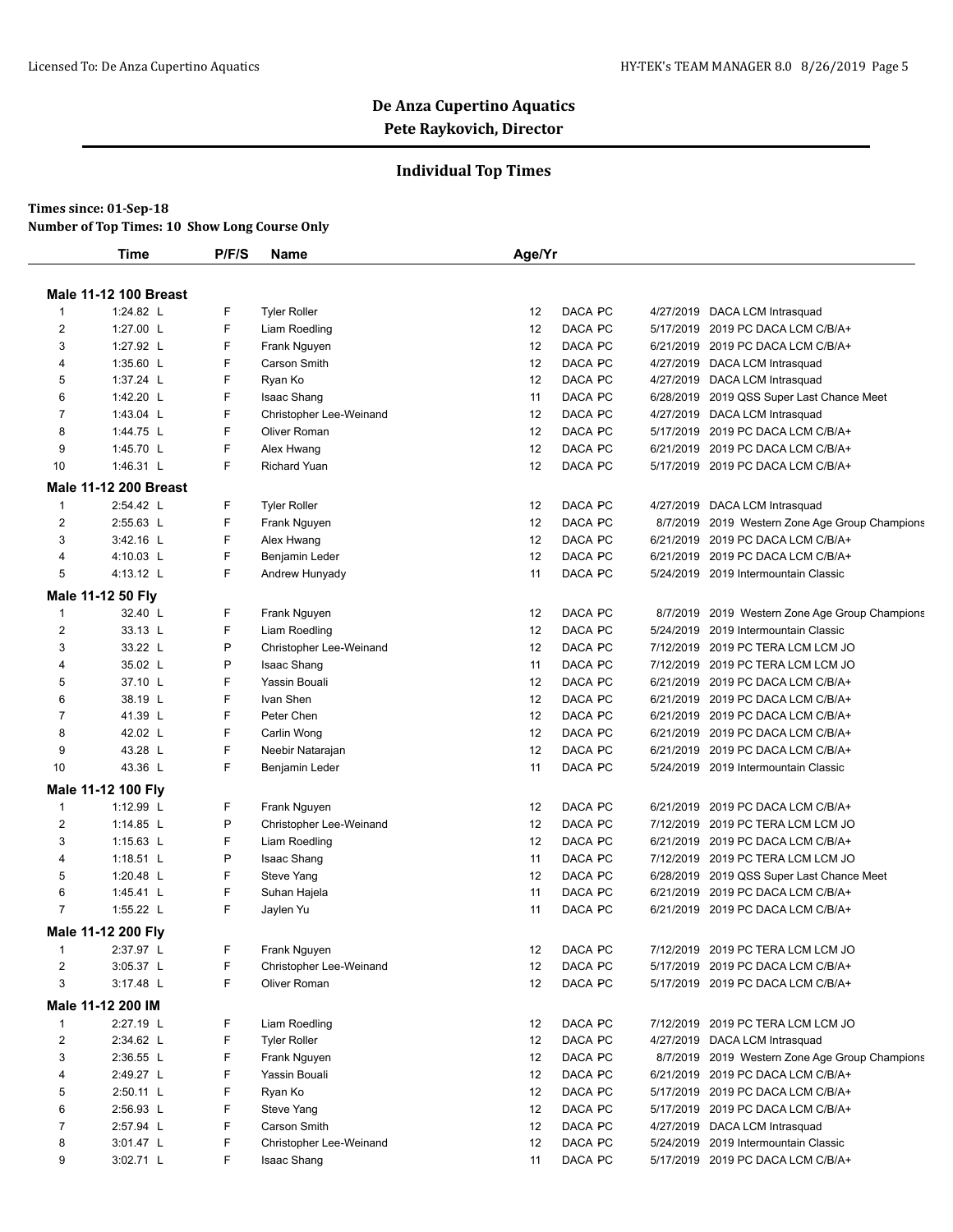### **Individual Top Times**

|                | <b>Time</b>                | P/F/S  | <b>Name</b>                        | Age/Yr   |          |                                                                        |
|----------------|----------------------------|--------|------------------------------------|----------|----------|------------------------------------------------------------------------|
|                |                            |        |                                    |          |          |                                                                        |
| 10             | 3:04.37 L                  | F      | Ivan Shen                          | 12       | DACA PC  | 5/17/2019 2019 PC DACA LCM C/B/A+                                      |
|                | Male 11-12 400 IM          |        |                                    |          |          |                                                                        |
| $\mathbf{1}$   | 5:21.87 L                  | F      | Liam Roedling                      | 12       | DACA PC  | 6/21/2019 2019 PC DACA LCM C/B/A+                                      |
| 2              | 5:36.23 L                  | F      | Frank Nguyen                       | 12       | DACA PC  | 7/12/2019 2019 PC TERA LCM LCM JO                                      |
| 3              | 6:31.37 L                  | F      | Steve Yang                         | 12       | DACA PC  | 4/27/2019 DACA LCM Intrasquad                                          |
| $\overline{4}$ | 7:28.58 L                  | F      | Jayden Stenfort                    | 12       | DACA PC  | 6/21/2019 2019 PC DACA LCM C/B/A+                                      |
|                | <b>Male 13-14 50 Free</b>  |        |                                    |          |          |                                                                        |
| $\mathbf{1}$   | 27.97 L                    | Ρ      | Connor Kann                        | 13       | DACA PC  | 7/12/2019 2019 PC TERA LCM LCM JO                                      |
| 2              | 28.44 L                    | F      | Michael Ding                       | 14       | UN-PC PC | 5/5/2019 2019 Santa Clara SCY Walk On Meet                             |
| 3              | 28.48 L                    | F      | Arnav Patil                        | 14       | DACA PC  | 6/21/2019 2019 PC DACA LCM C/B/A+                                      |
| $\overline{4}$ | 28.53 L                    | P      | <b>Tyler Roller</b>                | 13       | DACA PC  | 7/12/2019 2019 PC TERA LCM LCM JO                                      |
| 5              | 29.30 L                    | F      | Channie Hong                       | 14       | DACA PC  | 6/21/2019 2019 PC DACA LCM C/B/A+                                      |
| 6              | 29.37 L                    | F      | Rojel Acot                         | 14       | DACA PC  | 6/21/2019 2019 PC DACA LCM C/B/A+                                      |
| $\overline{7}$ | 29.46 L                    | F      | Xin-Yu Lau                         | 14       | DACA PC  | 6/21/2019 2019 PC DACA LCM C/B/A+                                      |
| 8              | 29.53 L                    | F      | Leona Matsumoto                    | 13       | DACA PC  | 6/21/2019 2019 PC DACA LCM C/B/A+                                      |
| 9              | 29.86 L                    | F      | Joshua Naim                        | 13       | DACA PC  | 6/28/2019 2019 QSS Super Last Chance Meet                              |
| 10             | 30.08 L                    | F      | <b>Tyler Newton</b>                | 13       | DACA PC  | 5/17/2019 2019 PC DACA LCM C/B/A+                                      |
|                | Male 13-14 100 Free        |        |                                    |          |          |                                                                        |
| $\mathbf{1}$   | 1:00.88 L                  | Ρ      | <b>Arnav Patil</b>                 | 14       | DACA PC  | 7/12/2019 2019 PC TERA LCM LCM JO                                      |
| $\overline{c}$ | 1:01.05 L                  | P      | Connor Kann                        | 13       | DACA PC  | 7/12/2019 2019 PC TERA LCM LCM JO                                      |
| 3              | 1:01.08 $L$                | Ρ      | <b>Tyler Roller</b>                | 13       | DACA PC  | 7/12/2019 2019 PC TERA LCM LCM JO                                      |
| 4              | 1:02.32 L                  | F      | <b>William Kim</b>                 | 14       | DACA PC  | 5/17/2019 2019 PC DACA LCM C/B/A+                                      |
| 5              | 1:02.44 L                  | F      | Leona Matsumoto                    | 13       | DACA PC  | 6/21/2019 2019 PC DACA LCM C/B/A+                                      |
| 6              | 1:04.82 $L$                | F      | <b>Tyler Newton</b>                | 13       | DACA PC  | 5/17/2019 2019 PC DACA LCM C/B/A+                                      |
| $\overline{7}$ | 1:05.35 L                  | F      | Elijah Sayson                      | 14       | DACA PC  | 5/17/2019 2019 PC DACA LCM C/B/A+                                      |
| 8              | 1:05.43 L                  | F      | Xin-Yu Lau                         | 14       | DACA PC  | 6/21/2019 2019 PC DACA LCM C/B/A+                                      |
| 9              | 1:05.70 $L$                | F      | Joseph Bloom                       | 14       | DACA PC  | 6/21/2019 2019 PC DACA LCM C/B/A+                                      |
| 10             | 1:05.91 L                  | F      | Channie Hong                       | 14       | DACA PC  | 6/28/2019 2019 QSS Super Last Chance Meet                              |
|                | <b>Male 13-14 200 Free</b> |        |                                    |          |          |                                                                        |
| $\mathbf{1}$   | 2:14.87 L                  | Ρ      | <b>Tyler Roller</b>                | 13       | DACA PC  | 7/12/2019 2019 PC TERA LCM LCM JO                                      |
| $\overline{c}$ | 2:15.30 L                  | Ρ      | Connor Kann                        | 13       | DACA PC  | 7/12/2019 2019 PC TERA LCM LCM JO                                      |
| 3              | 2:15.76 L                  | F      | <b>Arnav Patil</b>                 | 14       | DACA PC  | 6/21/2019 2019 PC DACA LCM C/B/A+                                      |
| 4              | 2:16.23 L                  | F      | <b>William Kim</b>                 | 14       | DACA PC  | 5/17/2019 2019 PC DACA LCM C/B/A+                                      |
| 5              | 2:17.92 L                  | F      | Leona Matsumoto                    | 13       | DACA PC  | 6/21/2019 2019 PC DACA LCM C/B/A+                                      |
| 6              | 2:19.37 L                  | F      | <b>Tyler Newton</b>                | 14       | DACA PC  | 6/21/2019 2019 PC DACA LCM C/B/A+                                      |
| $\overline{7}$ | 2:21.45 L                  | F      | Joseph Bloom                       | 14       | DACA PC  | 6/21/2019 2019 PC DACA LCM C/B/A+                                      |
| 8              | 2:21.99 L                  | F      | Joshua Naim                        | 13       | DACA PC  | 6/28/2019 2019 QSS Super Last Chance Meet                              |
| 9              | 2:23.16 L                  | F      | <b>Benjamin Everitt</b>            | 13       | DACA PC  | 6/21/2019 2019 PC DACA LCM C/B/A+                                      |
| 10             | 2:26.17 L                  | F      | <b>Gunner Hopkins</b>              | 13       | DACA PC  | 5/17/2019 2019 PC DACA LCM C/B/A+                                      |
|                | Male 13-14 400 Free        |        |                                    |          |          |                                                                        |
| $\mathbf{1}$   | 4:36.56 L                  |        | <b>Boris Strots</b>                |          | DACA PC  | 4/27/2019 DACA LCM Intrasquad                                          |
| $\overline{2}$ | 4:40.95 L                  | F<br>P | <b>Tyler Roller</b>                | 14<br>13 | DACA PC  | 7/12/2019 2019 PC TERA LCM LCM JO                                      |
| 3              |                            | F      |                                    | 14       | DACA PC  |                                                                        |
| 4              | 4:48.33 L<br>4:50.04 L     | F      | Arnav Patil<br><b>Tyler Newton</b> | 14       | DACA PC  | 6/21/2019 2019 PC DACA LCM C/B/A+<br>6/21/2019 2019 PC DACA LCM C/B/A+ |
| 5              | 4:50.10 L                  | P      | Connor Kann                        | 13       | DACA PC  | 7/12/2019 2019 PC TERA LCM LCM JO                                      |
| 6              | 4:50.24 L                  | F      | William Kim                        | 14       | DACA PC  | 5/17/2019 2019 PC DACA LCM C/B/A+                                      |
| $\overline{7}$ | 4:54.64 L                  | F      | Leona Matsumoto                    | 13       | DACA PC  | 6/21/2019 2019 PC DACA LCM C/B/A+                                      |
| 8              | 5:06.67 L                  | F      | Benjamin Everitt                   | 13       | DACA PC  | 6/21/2019 2019 PC DACA LCM C/B/A+                                      |
| 9              | 5:12.75 L                  | F      | Joshua Naim                        | 13       | DACA PC  | 4/27/2019 DACA LCM Intrasquad                                          |
| 10             | 5:13.52 L                  | F      | <b>Gunner Hopkins</b>              | 13       | DACA PC  | 5/24/2019 2019 Intermountain Classic                                   |
|                |                            |        |                                    |          |          |                                                                        |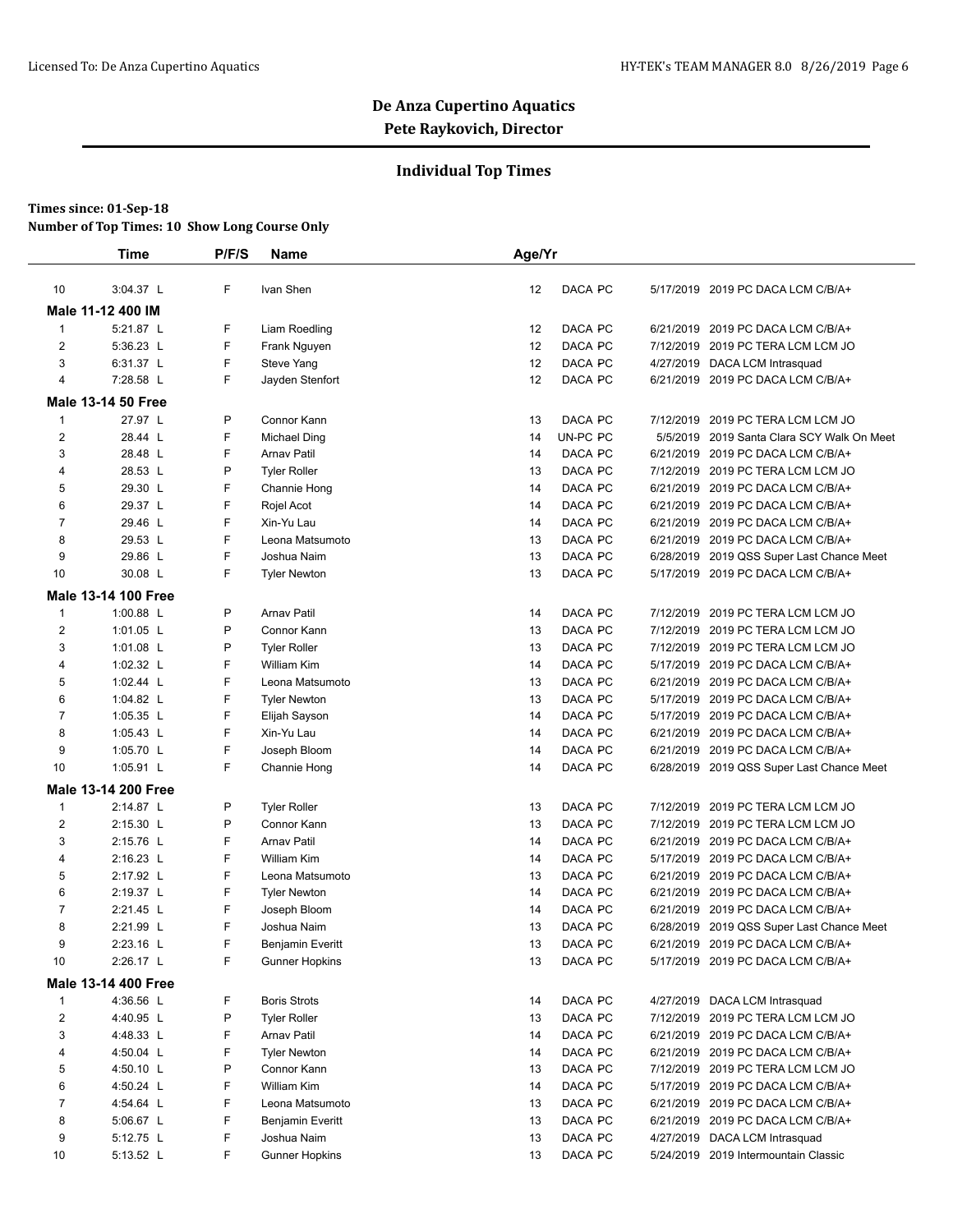## **Individual Top Times**

#### **Times since: 01-Sep-18**

|                | Time                         | P/F/S  | Name                                         | Age/Yr   |                    |           |                                                                           |
|----------------|------------------------------|--------|----------------------------------------------|----------|--------------------|-----------|---------------------------------------------------------------------------|
|                | <b>Male 13-14 800 Free</b>   |        |                                              |          |                    |           |                                                                           |
| $\mathbf{1}$   | 10:19.62 L                   | F      | <b>Gunner Hopkins</b>                        | 13       | DACA PC            |           | 4/27/2019 DACA LCM Intrasquad                                             |
| $\overline{2}$ | 10:33.15 L                   | F      | Rojel Acot                                   | 14       | DACA PC            |           | 4/27/2019 DACA LCM Intrasquad                                             |
| 3              | 10:48.35 L                   | F      | Joseph Bloom                                 | 14       | DACA PC            |           | 4/27/2019 DACA LCM Intrasquad                                             |
| 4              | 10:54.71 L                   | F      | <b>Benjamin Everitt</b>                      | 13       | DACA PC            |           | 4/27/2019 DACA LCM Intrasquad                                             |
|                | Male 13-14 1500 Free         |        |                                              |          |                    |           |                                                                           |
| 1              | 19:19.61 L                   | F      | <b>Arnav Patil</b>                           |          |                    |           | 6/21/2019 2019 PC DACA LCM C/B/A+                                         |
| $\overline{2}$ | 19:28.21 L                   | F      |                                              | 14<br>13 | DACA PC<br>DACA PC |           | 5/24/2019 2019 Intermountain Classic                                      |
| 3              | 19:44.48 L                   | F      | <b>Gunner Hopkins</b><br><b>Tyler Newton</b> | 13       | DACA PC            |           | 5/24/2019 2019 Intermountain Classic                                      |
| 4              | 20:23.76 L                   | F      | <b>Benjamin Everitt</b>                      | 13       | DACA PC            | 5/24/2019 | 2019 Intermountain Classic                                                |
| 5              | 20:35.88 L                   | F      | Rojel Acot                                   | 14       | DACA PC            |           | 5/24/2019 2019 Intermountain Classic                                      |
| 6              | 21:40.15 L                   | F      | Carson Smith                                 | 13       | DACA PC            |           | 6/21/2019 2019 PC DACA LCM C/B/A+                                         |
|                |                              |        |                                              |          |                    |           |                                                                           |
|                | <b>Male 13-14 100 Back</b>   |        |                                              |          |                    |           |                                                                           |
| $\mathbf{1}$   | 1:09.37 L                    | F      | Connor Kann                                  | 13       | DACA PC            | 7/12/2019 | 2019 PC TERA LCM LCM JO                                                   |
| $\overline{2}$ | 1:13.82 L                    | F      | <b>Tyler Roller</b>                          | 13       | DACA PC            |           | 5/17/2019 2019 PC DACA LCM C/B/A+                                         |
| 3              | 1:14.38 L                    | F      | Joshua Naim                                  | 13       | DACA PC            |           | 6/28/2019 2019 QSS Super Last Chance Meet                                 |
| 4              | 1:15.98 L                    | F      | <b>William Kim</b>                           | 14       | DACA PC            |           | 5/17/2019 2019 PC DACA LCM C/B/A+                                         |
| 5              | 1:16.41 $L$                  | F<br>F | <b>Gunner Hopkins</b>                        | 13       | DACA PC<br>DACA PC | 6/21/2019 | 6/21/2019 2019 PC DACA LCM C/B/A+                                         |
| 6<br>7         | 1:17.59 L<br>1:18.08 L       | F      | Rojel Acot                                   | 14<br>13 | DACA PC            | 5/24/2019 | 2019 PC DACA LCM C/B/A+<br>2019 Intermountain Classic                     |
| 8              | 1:19.49 L                    | F      | <b>Tyler Newton</b>                          | 13       | DACA PC            |           | 5/17/2019 2019 PC DACA LCM C/B/A+                                         |
| 9              | 1:19.53 L                    | F      | <b>Benjamin Everitt</b><br>Joseph Bloom      | 14       | DACA PC            |           | 6/21/2019 2019 PC DACA LCM C/B/A+                                         |
| 10             | 1:19.65 L                    | F      | Elijah Sayson                                | 14       | DACA PC            |           | 6/21/2019 2019 PC DACA LCM C/B/A+                                         |
|                |                              |        |                                              |          |                    |           |                                                                           |
|                | <b>Male 13-14 200 Back</b>   |        |                                              |          |                    |           |                                                                           |
| 1              | 2:25.85 L                    | F      | Connor Kann                                  | 13       | DACA PC            |           | 7/12/2019 2019 PC TERA LCM LCM JO                                         |
| 2              | 2:34.51 L                    | P      | Joshua Naim                                  | 13       | DACA PC            |           | 7/12/2019 2019 PC TERA LCM LCM JO                                         |
| 3              | 2:38.32 L                    | F      | <b>Arnav Patil</b>                           | 14       | DACA PC            |           | 5/17/2019 2019 PC DACA LCM C/B/A+                                         |
| 4              | 2:41.91 L                    | F      | <b>Gunner Hopkins</b>                        | 13       | DACA PC            |           | 5/17/2019 2019 PC DACA LCM C/B/A+                                         |
| 5              | 2:44.29 L                    | F      | Rojel Acot                                   | 14       | DACA PC            | 5/17/2019 | 2019 PC DACA LCM C/B/A+                                                   |
| 6              | 2:44.81 L                    | F      | Eric Oh                                      | 13       | DACA PC            |           | 6/21/2019 2019 PC DACA LCM C/B/A+                                         |
| $\overline{7}$ | 2:45.37 L                    | F<br>F | Leona Matsumoto                              | 13       | DACA PC            |           | 5/24/2019 2019 Intermountain Classic                                      |
| 8<br>9         | 2:48.22 L<br>2:48.82 L       | F      | <b>Tyler Newton</b>                          | 13<br>13 | DACA PC<br>DACA PC |           | 5/24/2019 2019 Intermountain Classic<br>6/21/2019 2019 PC DACA LCM C/B/A+ |
| 10             | 3:01.34 L                    | F      | <b>Benjamin Everitt</b>                      | 13       | DACA PC            |           | 5/17/2019 2019 PC DACA LCM C/B/A+                                         |
|                |                              |        | Jack Wong                                    |          |                    |           |                                                                           |
|                | <b>Male 13-14 100 Breast</b> |        |                                              |          |                    |           |                                                                           |
| 1              | 1:13.68 L                    | F      | Elijah Sayson                                | 14       | DACA PC            | 6/21/2019 | 2019 PC DACA LCM C/B/A+                                                   |
| $\overline{2}$ | 1:14.06 L                    | F      | <b>Gunner Hopkins</b>                        | 13       | DACA PC            |           | 7/12/2019 2019 PC TERA LCM LCM JO                                         |
| 3              | 1:14.71 L                    | F      | <b>Tyler Roller</b>                          | 13       | DACA PC            |           | 7/12/2019 2019 PC TERA LCM LCM JO                                         |
| 4              | 1:18.34 L                    | F      | Arnav Patil                                  | 14       | DACA PC            |           | 6/21/2019 2019 PC DACA LCM C/B/A+                                         |
| 5              | 1:19.20 $L$                  | F      | Leona Matsumoto                              | 13       | DACA PC            |           | 6/21/2019 2019 PC DACA LCM C/B/A+                                         |
| 6              | 1:20.37 L                    | F      | Rojel Acot                                   | 14       | DACA PC            |           | 6/21/2019 2019 PC DACA LCM C/B/A+                                         |
| 7              | 1:20.47 $L$                  | P      | Connor Kann                                  | 13       | DACA PC            |           | 7/12/2019 2019 PC TERA LCM LCM JO                                         |
| 8              | 1:23.67 $L$                  | F      | Max Lien                                     | 13       | DACA PC            |           | 5/17/2019 2019 PC DACA LCM C/B/A+                                         |
| 9              | 1:29.16 L                    | F      | Channie Hong                                 | 14       | DACA PC            |           | 5/17/2019 2019 PC DACA LCM C/B/A+                                         |
| 10             | 1:29.96 L                    | F      | Joshua Naim                                  | 13       | DACA PC            |           | 5/17/2019 2019 PC DACA LCM C/B/A+                                         |
|                | <b>Male 13-14 200 Breast</b> |        |                                              |          |                    |           |                                                                           |
| $\mathbf{1}$   | 2:32.30 L                    | F      | Michael Ding                                 | 14       | UN-PC PC           |           | 5/5/2019 2019 Santa Clara SCY Walk On Meet                                |
| $\overline{c}$ | 2:34.43 L                    | F      | <b>Gunner Hopkins</b>                        | 13       | DACA PC            |           | 7/12/2019 2019 PC TERA LCM LCM JO                                         |
| 3              | 2:41.35 L                    | F      | <b>Tyler Roller</b>                          | 13       | DACA PC            |           | 7/12/2019 2019 PC TERA LCM LCM JO                                         |
| 4              | 2:43.84 L                    | P      | Elijah Sayson                                | 14       | DACA PC            |           | 7/12/2019 2019 PC TERA LCM LCM JO                                         |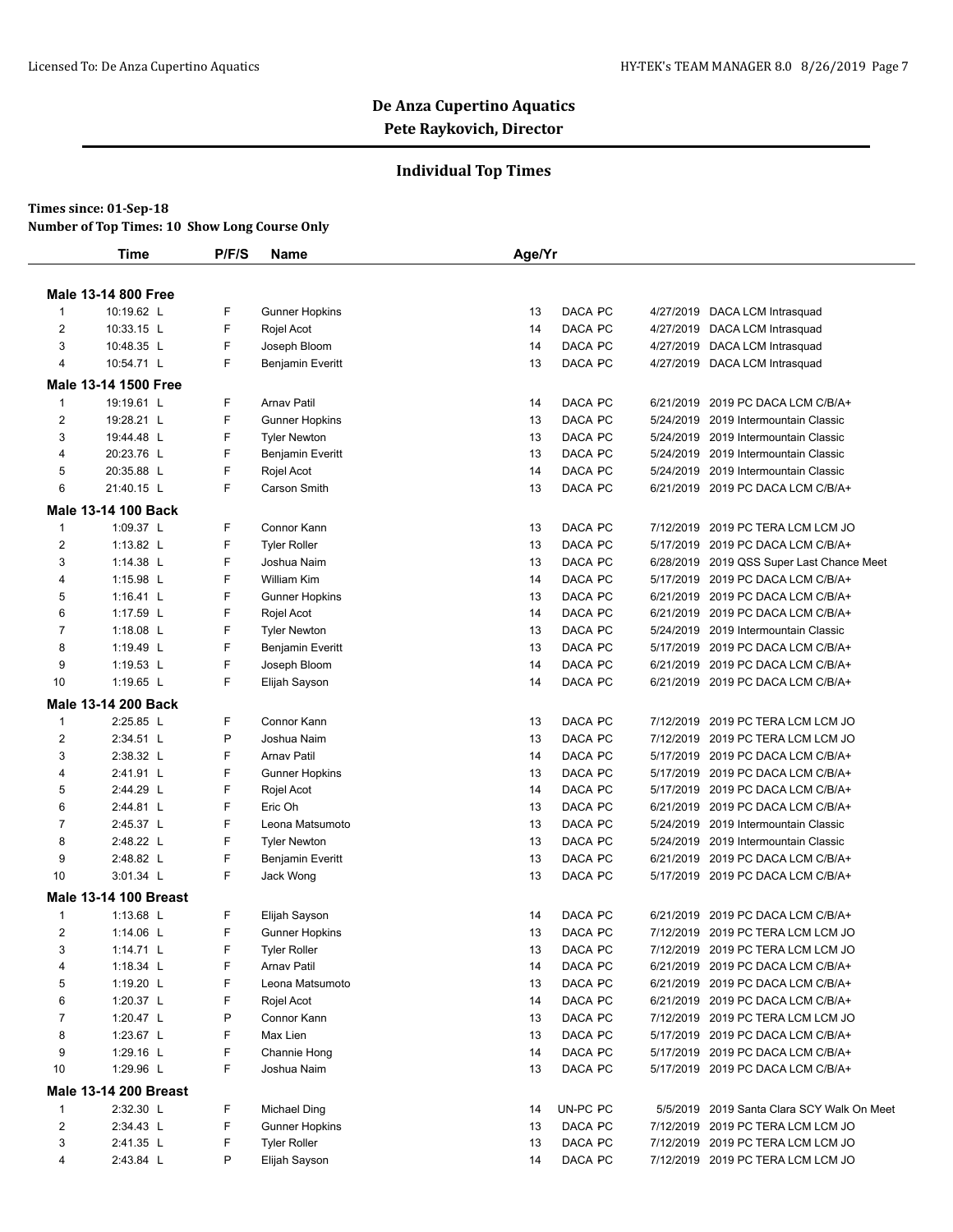### **Individual Top Times**

|                | <b>Time</b>                | P/F/S | <b>Name</b>                        | Age/Yr |         |                                                                           |
|----------------|----------------------------|-------|------------------------------------|--------|---------|---------------------------------------------------------------------------|
| 5              | 2:46.46 L                  | P     | <b>Arnav Patil</b>                 | 14     | DACA PC | 7/12/2019 2019 PC TERA LCM LCM JO                                         |
| 6              | 2:49.25 L                  | F     | Leona Matsumoto                    | 13     | DACA PC | 7/12/2019 2019 PC TERA LCM LCM JO                                         |
| $\overline{7}$ | 2:52.45 L                  | F     | Rojel Acot                         | 14     | DACA PC | 6/21/2019 2019 PC DACA LCM C/B/A+                                         |
| 8              | 2:58.27 L                  | F     | Max Lien                           | 13     | DACA PC | 5/17/2019 2019 PC DACA LCM C/B/A+                                         |
| 9              | 2:58.79 L                  | F     | Connor Kann                        | 13     | DACA PC | 6/21/2019 2019 PC DACA LCM C/B/A+                                         |
| 10             | 3:01.74 L                  | F     | Joshua Naim                        | 13     | DACA PC | 5/17/2019 2019 PC DACA LCM C/B/A+                                         |
|                | Male 13-14 100 Fly         |       |                                    |        |         |                                                                           |
| 1              | 1:05.91 L                  | F     | Elijah Sayson                      | 14     | DACA PC | 6/21/2019 2019 PC DACA LCM C/B/A+                                         |
| $\overline{2}$ | 1:06.71 L                  | F     | <b>Boris Strots</b>                | 14     | DACA PC | 4/27/2019 DACA LCM Intrasquad                                             |
| 3              | 1:07.27 L                  | P     | Leona Matsumoto                    | 13     | DACA PC | 7/12/2019 2019 PC TERA LCM LCM JO                                         |
| 4              | 1:12.22 $L$                | F     | Joseph Bloom                       | 14     | DACA PC | 6/21/2019 2019 PC DACA LCM C/B/A+                                         |
| 5              | 1:13.06 $L$                | F     |                                    | 14     | DACA PC |                                                                           |
| 6              | 1:13.89 L                  | F     | Rojel Acot                         | 13     | DACA PC | 6/21/2019 2019 PC DACA LCM C/B/A+<br>5/24/2019 2019 Intermountain Classic |
| $\overline{7}$ | 1:14.83 L                  | F     | <b>Tyler Newton</b><br>William Kim | 14     | DACA PC | 5/17/2019 2019 PC DACA LCM C/B/A+                                         |
|                |                            | F     |                                    |        |         |                                                                           |
| 8<br>9         | 1:15.97 L                  | F     | Max Lien<br>Connor Kann            | 13     | DACA PC | 5/17/2019 2019 PC DACA LCM C/B/A+                                         |
|                | 1:17.16 L                  | F     |                                    | 13     | DACA PC | 5/17/2019 2019 PC DACA LCM C/B/A+                                         |
| 10             | 1:18.53 L                  |       | Joshua Naim                        | 13     | DACA PC | 6/7/2019 2019 PC TERA LCM C/B/BB+                                         |
|                | Male 13-14 200 Fly         |       |                                    |        |         |                                                                           |
| $\mathbf{1}$   | 2:31.93 L                  | F     | Elijah Sayson                      | 14     | DACA PC | 6/21/2019 2019 PC DACA LCM C/B/A+                                         |
| $\overline{2}$ | 2:49.40 L                  | F     | <b>Gunner Hopkins</b>              | 13     | DACA PC | 4/27/2019 DACA LCM Intrasquad                                             |
|                | Male 13-14 200 IM          |       |                                    |        |         |                                                                           |
| $\mathbf{1}$   | 2:25.50 L                  | F     | <b>Tyler Roller</b>                | 13     | DACA PC | 7/12/2019 2019 PC TERA LCM LCM JO                                         |
| $\overline{c}$ | 2:26.18 L                  | F     | <b>Boris Strots</b>                | 14     | DACA PC | 4/27/2019 DACA LCM Intrasquad                                             |
| 3              | 2:27.33 L                  | P     | <b>Arnav Patil</b>                 | 14     | DACA PC | 7/12/2019 2019 PC TERA LCM LCM JO                                         |
| 4              | 2:30.30 L                  | P     | Leona Matsumoto                    | 13     | DACA PC | 7/12/2019 2019 PC TERA LCM LCM JO                                         |
| 5              | 2:31.85 L                  | P     | <b>Gunner Hopkins</b>              | 13     | DACA PC | 7/12/2019 2019 PC TERA LCM LCM JO                                         |
| 6              | 2:36.31 L                  | F     | William Kim                        | 14     | DACA PC | 5/17/2019 2019 PC DACA LCM C/B/A+                                         |
| $\overline{7}$ | 2:37.11 L                  | F     | Rojel Acot                         | 14     | DACA PC | 6/21/2019 2019 PC DACA LCM C/B/A+                                         |
| 8              | 2:40.25 L                  | F     | Joshua Naim                        | 13     | DACA PC | 6/28/2019 2019 QSS Super Last Chance Meet                                 |
| 9              | 2:40.97 L                  | F     | <b>Tyler Newton</b>                | 14     | DACA PC | 6/21/2019 2019 PC DACA LCM C/B/A+                                         |
| 10             | 2:41.28 L                  | F     | Max Lien                           | 13     | DACA PC | 5/17/2019 2019 PC DACA LCM C/B/A+                                         |
|                | Male 13-14 400 IM          |       |                                    |        |         |                                                                           |
| 1              | 5:15.70 L                  | F     | Leona Matsumoto                    | 13     | DACA PC | 7/12/2019 2019 PC TERA LCM LCM JO                                         |
| 2              | 5:17.75 L                  | P     | <b>Arnav Patil</b>                 | 14     | DACA PC | 7/12/2019 2019 PC TERA LCM LCM JO                                         |
| 3              | 5:19.54 L                  | P     | <b>Gunner Hopkins</b>              | 13     | DACA PC | 7/12/2019 2019 PC TERA LCM LCM JO                                         |
| $\overline{4}$ | 5:40.11 L                  | F     | Connor Kann                        | 13     | DACA PC | 5/24/2019 2019 Intermountain Classic                                      |
| 5              | 6:23.77 L                  | F     | Joseph Bloom                       | 14     | DACA PC | 5/24/2019 2019 Intermountain Classic                                      |
|                | <b>Male 15-16 50 Free</b>  |       |                                    |        |         |                                                                           |
| $\mathbf{1}$   | 24.91 L                    | P     | Kyle Shang                         | 15     | DACA PC | 7/18/2019 2019 CA Speedo Sectionals Santa Clarita                         |
| 2              | 24.97 L                    | P     | Ryan Kirton                        | 16     | DACA PC | 7/18/2019 2019 CA Speedo Sectionals Santa Clarita                         |
| 3              | 25.05 L                    | P     | <b>Matthew Driscoll</b>            | 16     | DACA PC | 8/1/2019 2019 Futures Championships - Mt Hood                             |
| 4              | 25.34 L                    | P     | Tommaso Morini Bianzino            | 16     | DACA PC | 7/18/2019 2019 CA Speedo Sectionals Santa Clarita                         |
| 5              | 25.72 L                    | P     | Ryan ng                            | 16     | DACA PC | 7/12/2019 2019 PC WCAB LCM SRII T&F                                       |
| 6              | 25.79 L                    | P     | Andrew Kim                         | 16     | DACA PC | 7/18/2019 2019 CA Speedo Sectionals Santa Clarita                         |
| 7              | 25.82 L                    | P     | Arjun Rao                          | 16     | DACA PC | 7/18/2019 2019 CA Speedo Sectionals Santa Clarita                         |
| 8              | 26.76 L                    | P     | <b>Boris Strots</b>                | 15     | DACA PC | 7/12/2019 2019 PC WCAB LCM SRII T&F                                       |
| 9              | 26.77 L                    | F     | <b>Taesu Yim</b>                   | 16     | DACA PC | 6/22/2019 Pleasanton Seahawks Long Course Senior                          |
| 10             | 26.82 L                    | P     | <b>Brandon Fung</b>                | 16     | DACA PC | 7/12/2019 2019 PC WCAB LCM SRII T&F                                       |
|                | <b>Male 15-16 100 Free</b> |       |                                    |        |         |                                                                           |
| $\mathbf{1}$   | 52.11 L                    | F     | <b>Matthew Driscoll</b>            | 16     | DACA PC |                                                                           |
|                |                            |       |                                    |        |         | 7/18/2019 2019 CA Speedo Sectionals Santa Clarita                         |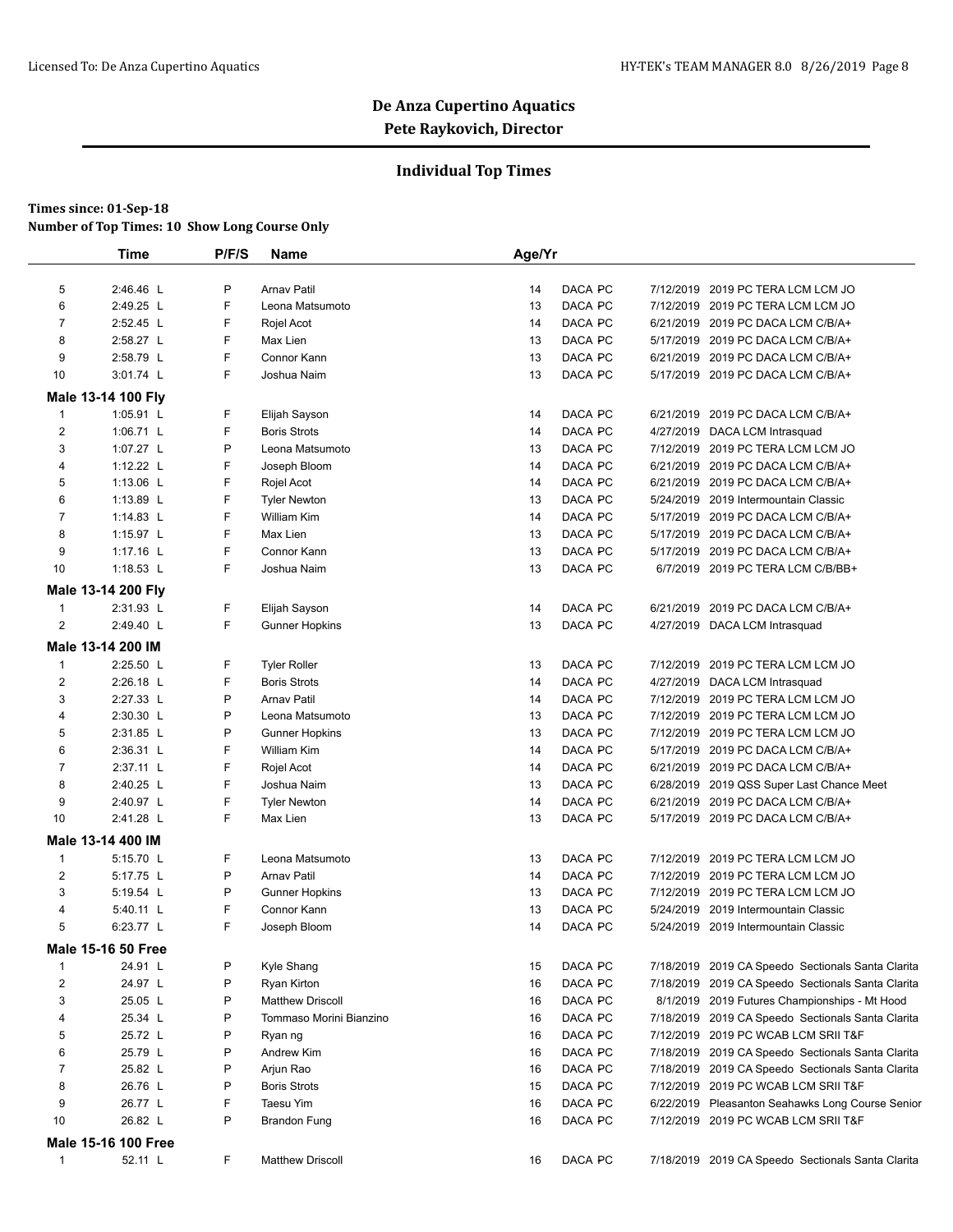## **Individual Top Times**

|                | <b>Time</b>                | P/F/S | Name                    | Age/Yr |         |                                                    |
|----------------|----------------------------|-------|-------------------------|--------|---------|----------------------------------------------------|
| 2              | 52.68 L                    | F     | Ryan Kirton             | 16     | DACA PC | 7/18/2019 2019 CA Speedo Sectionals Santa Clarita  |
| 3              | 53.02 L                    | F     | Tommaso Morini Bianzino | 16     | DACA PC | 7/18/2019 2019 CA Speedo Sectionals Santa Clarita  |
| 4              | 54.49 L L                  | F     | Caleb Apodaca           | 16     | DACA PC | 8/6/2019 2019 Speedo Junior National Championship  |
| 5              | 55.01 L                    | P     | Andrew Kim              | 16     | DACA PC | 7/18/2019 2019 CA Speedo Sectionals Santa Clarita  |
| 6              | 55.93 L                    | P     | Kyle Shang              | 15     | DACA PC | 7/18/2019 2019 CA Speedo Sectionals Santa Clarita  |
| $\overline{7}$ | 56.58 L                    | P     | Arjun Rao               | 16     | DACA PC | 7/18/2019 2019 CA Speedo Sectionals Santa Clarita  |
| 8              | 57.04 L                    | P     | Ryan ng                 | 16     | DACA PC | 7/30/2019 Finals - Arena Western Zone Senior Champ |
| $9*$           | 57.10 L                    | F     | Michael Muljadi         | 16     | DACA PC | 7/12/2019 2019 PC WCAB LCM SRII T&F                |
| $9*$           | 57.10 L                    | P     | <b>Boris Strots</b>     | 15     | DACA PC | 7/30/2019 Finals - Arena Western Zone Senior Champ |
|                | <b>Male 15-16 200 Free</b> |       |                         |        |         |                                                    |
| $\mathbf{1}$   | 1:53.81 L                  | F     | <b>Matthew Driscoll</b> | 16     | DACA PC | 7/18/2019 2019 CA Speedo Sectionals Santa Clarita  |
| $\overline{c}$ | 1:56.40 $L$                | Ρ     | Ryan Kirton             | 16     | DACA PC | 8/6/2019 2019 Speedo Junior National Championship  |
| 3              | 1:56.83 L                  | P     | Tommaso Morini Bianzino | 16     | DACA PC | 7/18/2019 2019 CA Speedo Sectionals Santa Clarita  |
| 4              | 2:01.20 L                  | P     | Andrew Kim              | 16     | DACA PC | 7/18/2019 2019 CA Speedo Sectionals Santa Clarita  |
| 5              | 2:01.56 L                  | P     | Taesu Yim               | 16     | DACA PC | 7/18/2019 2019 CA Speedo Sectionals Santa Clarita  |
| 6              | 2:04.63 L                  | F     | Caleb Apodaca           | 16     | DACA PC | 6/21/2019 2019 PC DACA LCM C/B/A+                  |
| $\overline{7}$ | $2:05.05$ L                | Ρ     | <b>Boris Strots</b>     | 15     | DACA PC | 7/30/2019 Finals - Arena Western Zone Senior Champ |
| 8              | 2:05.26 L                  | P     | Michael Cheng           | 16     | DACA PC | 7/30/2019 Finals - Arena Western Zone Senior Champ |
| 9              | 2:06.62 L                  | P     | <b>Brandon Fung</b>     | 16     | DACA PC | 7/30/2019 Finals - Arena Western Zone Senior Champ |
| 10             | 2:07.53 L                  | F     | Kyle Shang              | 15     | DACA PC | 6/21/2019 2019 PC DACA LCM C/B/A+                  |
|                | <b>Male 15-16 400 Free</b> |       |                         |        |         |                                                    |
| $\mathbf{1}$   | 4:04.32 L                  | P     | <b>Matthew Driscoll</b> | 16     | DACA PC | 8/6/2019 2019 Speedo Junior National Championship  |
| $\overline{2}$ | 4:09.01 L                  | P     | Ryan Kirton             | 16     | DACA PC | 8/6/2019 2019 Speedo Junior National Championship  |
| 3              | 4:17.25 L                  | P     | Andrew Kim              | 16     | DACA PC | 7/18/2019 2019 CA Speedo Sectionals Santa Clarita  |
| 4              | 4:19.26 L                  | Ρ     | Taesu Yim               | 16     | DACA PC | 7/18/2019 2019 CA Speedo Sectionals Santa Clarita  |
| 5              | 4:19.62 L                  | P     | Tommaso Morini Bianzino | 16     | DACA PC | 7/18/2019 2019 CA Speedo Sectionals Santa Clarita  |
| 6              | 4:19.69 L                  | P     | Caleb Apodaca           | 16     | DACA PC | 7/18/2019 2019 CA Speedo Sectionals Santa Clarita  |
| $\overline{7}$ | 4:26.46 L                  | P     | <b>Boris Strots</b>     | 15     | DACA PC | 7/30/2019 Finals - Arena Western Zone Senior Champ |
| 8              | 4:36.09 L                  | P     | Michael Cheng           | 16     | DACA PC | 7/30/2019 Finals - Arena Western Zone Senior Champ |
| 9              | 4:36.11 L                  | F     | Ryan ng                 | 16     | DACA PC | 6/22/2019 Pleasanton Seahawks Long Course Senior   |
| 10             | 4:37.98 L                  | P     | Michael Muljadi         | 16     | DACA PC | 7/12/2019 2019 PC WCAB LCM SRII T&F                |
|                | Male 15-16 800 Free        |       |                         |        |         |                                                    |
| 1              | 8:41.60 L                  | F     | <b>Matthew Driscoll</b> | 16     | DACA PC | 6/6/2019 2019 Santa Clara International            |
| $\overline{2}$ | 8:44.36 L                  | F     | Ryan Kirton             | 16     | DACA PC | 7/18/2019 2019 CA Speedo Sectionals Santa Clarita  |
| 3              | 8:51.10 L                  | F     | Caleb Apodaca           | 16     | DACA PC | 7/18/2019 2019 CA Speedo Sectionals Santa Clarita  |
| 4              | 8:51.27 L                  | F     | Taesu Yim               | 16     | DACA PC | 7/18/2019 2019 CA Speedo Sectionals Santa Clarita  |
| 5              | $9:50.58$ L                | F     | Ryan ng                 | 16     | DACA PC | 6/22/2019 Pleasanton Seahawks Long Course Senior   |
|                | Male 15-16 1500 Free       |       |                         |        |         |                                                    |
| 1              | 16:57.09 L                 | F     | Taesu Yim               | 16     | DACA PC | 7/18/2019 2019 CA Speedo Sectionals Santa Clarita  |
| $\overline{c}$ | 17:58.51 L                 | F     | Andrew Kim              | 16     | DACA PC | 6/21/2019 2019 PC DACA LCM C/B/A+                  |
|                | Male 15-16 100 Back        |       |                         |        |         |                                                    |
| $\mathbf{1}$   | 58.41 L                    | F     | <b>Matthew Driscoll</b> | 16     | DACA PC | 7/18/2019 2019 CA Speedo Sectionals Santa Clarita  |
| $\overline{2}$ | 1:01.38 L                  | P     | Ryan Kirton             | 16     | DACA PC | 6/6/2019 2019 Santa Clara International            |
| 3              | 1:02.34 $L$                | Ρ     | Kyle Shang              | 15     | DACA PC | 7/18/2019 2019 CA Speedo Sectionals Santa Clarita  |
| 4              | 1:03.80 $L$                | P     | Robert Griswold         | 15     | DACA PC | 7/18/2019 2019 CA Speedo Sectionals Santa Clarita  |
| 5              | 1:06.30 $L$                | Ρ     | Ryan ng                 | 16     | DACA PC | 7/18/2019 2019 CA Speedo Sectionals Santa Clarita  |
| 6              | 1:07.30 L                  | F     | Lukas Peng              | 15     | DACA PC | 6/22/2019 Pleasanton Seahawks Long Course Senior   |
| $\overline{7}$ | 1:07.65 L                  | P     | Michael Muljadi         | 16     | DACA PC | 7/12/2019 2019 PC WCAB LCM SRII T&F                |
| 8              | 1:09.04 $L$                | F     | Arjun Rao               | 16     | DACA PC | 6/21/2019 2019 PC DACA LCM C/B/A+                  |
| 9              | 1:09.13 $L$                | F     | Tommaso Morini Bianzino | 16     | DACA PC | 6/21/2019 2019 PC DACA LCM C/B/A+                  |
|                |                            |       |                         |        |         |                                                    |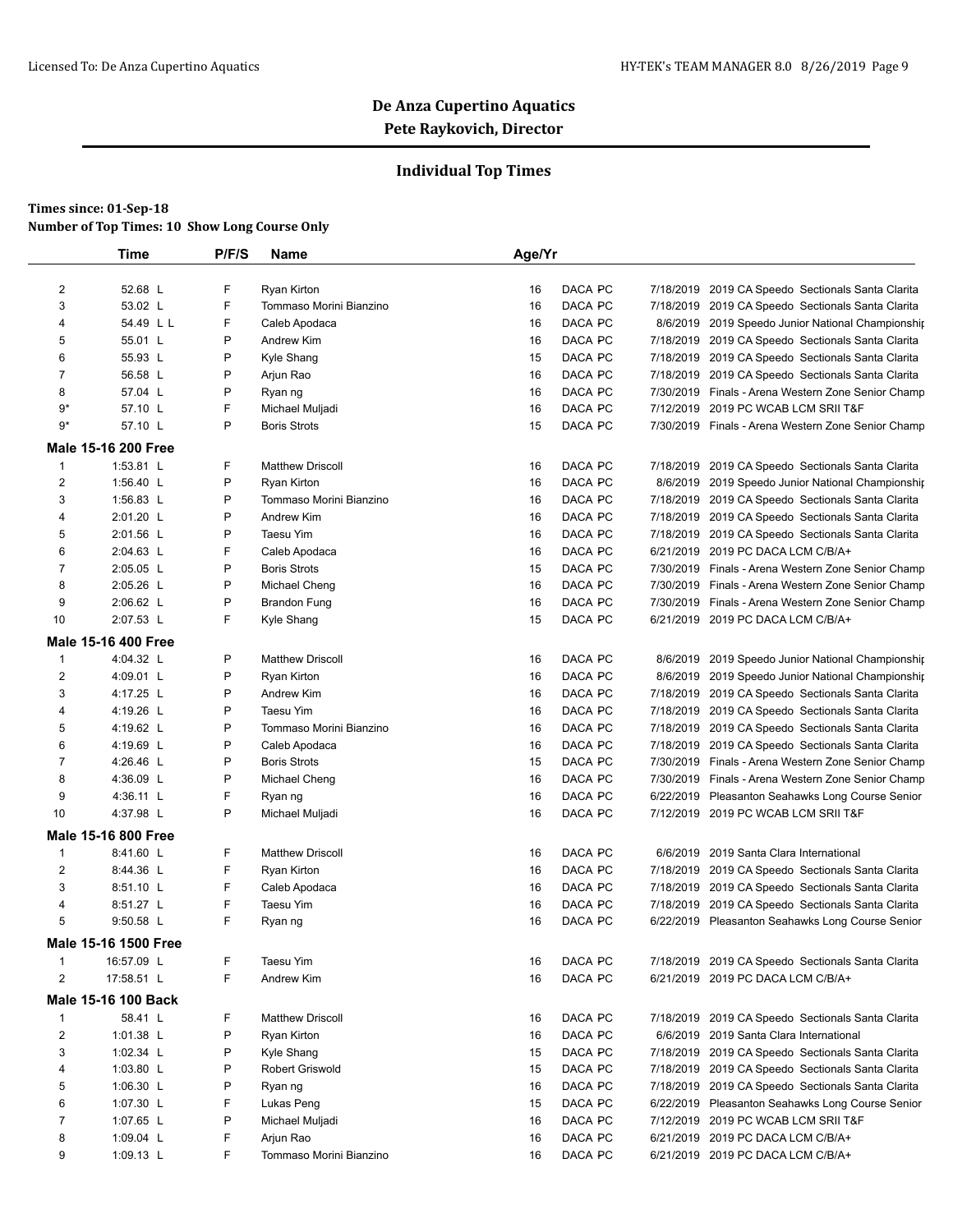## **Individual Top Times**

|                | <b>Time</b>                   | P/F/S | Name                    | Age/Yr   |          |           |                                                                                       |
|----------------|-------------------------------|-------|-------------------------|----------|----------|-----------|---------------------------------------------------------------------------------------|
| 10             | 1:09.66 L                     | P     | <b>Boris Strots</b>     | 15       | DACA PC  |           | 7/12/2019 2019 PC WCAB LCM SRII T&F                                                   |
|                | <b>Male 15-16 200 Back</b>    |       |                         |          |          |           |                                                                                       |
| $\mathbf{1}$   | 2:05.02 L                     | F     | <b>Matthew Driscoll</b> | 16       | DACA PC  |           | 7/18/2019 2019 CA Speedo Sectionals Santa Clarita                                     |
| 2              | 2:13.66 L                     | P     | Ryan Kirton             | 16       | DACA PC  |           | 7/18/2019 2019 CA Speedo Sectionals Santa Clarita                                     |
| 3              | 2:14.89 L                     | P     | Robert Griswold         | 15       | DACA PC  |           | 7/18/2019 2019 CA Speedo Sectionals Santa Clarita                                     |
| 4              | 2:15.88 L                     | P     | Kyle Shang              | 15       | DACA PC  |           | 7/18/2019 2019 CA Speedo Sectionals Santa Clarita                                     |
| 5              | 2:21.88 L                     | P     | Lukas Peng              | 16       | DACA PC  |           | 7/30/2019 Finals - Arena Western Zone Senior Champ                                    |
|                | <b>Male 15-16 100 Breast</b>  |       |                         |          |          |           |                                                                                       |
| $\mathbf{1}$   | 1:09.66 L                     | P     | <b>Michael Ding</b>     | 15       | DACA PC  |           | 8/1/2019 2019 Futures Championships - Mt Hood                                         |
| $\overline{2}$ | 1:11.46 L                     | F     | <b>Brandon Fung</b>     | 16       | DACA PC  |           | 7/12/2019 2019 PC WCAB LCM SRII T&F                                                   |
| 3              | 1:11.54 L                     | P     | Ryan ng                 | 16       | DACA PC  |           | 7/30/2019 Finals - Arena Western Zone Senior Champ                                    |
| 4              | 1:15.10 $L$                   | F     | Caleb Apodaca           | 16       | DACA PC  |           | 6/21/2019 2019 PC DACA LCM C/B/A+                                                     |
| 5              | 1:16.98 $L$                   | P     | Lukas Peng              | 16       | DACA PC  |           | 7/12/2019 2019 PC WCAB LCM SRII T&F                                                   |
| 6              | 1:17.32 L                     | F     | Sumer Hajela            | 16       | DACA PC  |           | 6/21/2019 2019 PC DACA LCM C/B/A+                                                     |
| $\overline{7}$ | 1:17.33 L                     | F     | Michael Muljadi         | 16       | UN-PC PC | 5/5/2019  | 2019 Santa Clara SCY Walk On Meet                                                     |
| 8              | 1:17.59 L                     | F     | Ryan Kirton             | 16       | DACA PC  | 6/21/2019 | 2019 PC DACA LCM C/B/A+                                                               |
| 9              | 1:20.00 L                     | P     | Nilay Kundu             | 15       | DACA PC  |           | 7/12/2019 2019 PC WCAB LCM SRII T&F                                                   |
| 10             | 1:21.04 L                     | F     | <b>Boris Strots</b>     | 15       | DACA PC  |           | 6/21/2019 2019 PC DACA LCM C/B/A+                                                     |
|                | <b>Male 15-16 200 Breast</b>  |       |                         |          |          |           |                                                                                       |
| $\mathbf{1}$   | 2:28.87 L                     | F     | <b>Michael Ding</b>     | 15       | DACA PC  |           | 7/18/2019 2019 CA Speedo Sectionals Santa Clarita                                     |
| $\overline{2}$ | 2:33.90 L                     | P     | <b>Brandon Fung</b>     | 16       | DACA PC  |           | 7/18/2019 2019 CA Speedo Sectionals Santa Clarita                                     |
| 3              | 2:35.94 L                     | P     | Ryan ng                 | 16       | DACA PC  |           | 7/30/2019 Finals - Arena Western Zone Senior Champ                                    |
| 4              | 2:43.59 L                     | F     | Caleb Apodaca           | 16       | DACA PC  |           | 6/21/2019 2019 PC DACA LCM C/B/A+                                                     |
| 5              | 2:44.38 L                     | F     | Ryan Kirton             | 16       | DACA PC  |           | 6/21/2019 2019 PC DACA LCM C/B/A+                                                     |
| 6              | 2:47.31 L                     | P     | <b>Boris Strots</b>     |          | DACA PC  | 7/12/2019 | 2019 PC WCAB LCM SRII T&F                                                             |
| $\overline{7}$ | 2:53.37 L                     | F     |                         | 15<br>15 | DACA PC  |           |                                                                                       |
| 8              | 3:31.76 L                     | F     | Nilay Kundu<br>Leon Shi | 15       | DACA PC  |           | 6/22/2019 Pleasanton Seahawks Long Course Senior<br>5/17/2019 2019 PC DACA LCM C/B/A+ |
|                |                               |       |                         |          |          |           |                                                                                       |
| 1              | Male 15-16 100 Fly<br>57.13 L | F     |                         |          |          |           |                                                                                       |
|                |                               |       | Caleb Apodaca           | 16       | DACA PC  | 7/18/2019 | 2019 CA Speedo Sectionals Santa Clarita                                               |
| 2              | 57.38 L                       | F     | <b>Matthew Driscoll</b> | 16       | DACA PC  |           | 8/1/2019 2019 Futures Championships - Mt Hood                                         |
| 3              | 1:00.17 L                     | P     | Arjun Rao               | 16       | DACA PC  |           | 7/18/2019 2019 CA Speedo Sectionals Santa Clarita                                     |
| 4              | 1:00.62 $L$                   | P     | Tommaso Morini Bianzino | 16       | DACA PC  |           | 7/18/2019 2019 CA Speedo Sectionals Santa Clarita                                     |
| 5              | 1:01.30 L                     | P     | <b>Boris Strots</b>     | 15       | DACA PC  |           | 7/30/2019 Finals - Arena Western Zone Senior Champ                                    |
| 6              | 1:01.36 L                     | F     | Andrew Kim              | 16       | DACA PC  |           | 6/21/2019 2019 PC DACA LCM C/B/A+                                                     |
| $\overline{7}$ | 1:01.41 $L$                   | P     | Ryan ng                 | 16       | DACA PC  |           | 7/12/2019 2019 PC WCAB LCM SRII T&F                                                   |
| 8              | 1:02.74 L                     | P     | <b>Brandon Fung</b>     | 16       | DACA PC  |           | 7/12/2019 2019 PC WCAB LCM SRII T&F                                                   |
| 9              | $1:03.10$ L                   | F     | <b>Taesu Yim</b>        | 16       | DACA PC  |           | 6/21/2019 2019 PC DACA LCM C/B/A+                                                     |
| 10             | 1:03.29 $\lfloor$             | F     | Ryan Kirton             | 16       | DACA PC  |           | 6/21/2019 2019 PC DACA LCM C/B/A+                                                     |
|                | Male 15-16 200 Fly            |       |                         |          |          |           |                                                                                       |
| 1              | 2:07.63 L                     | F     | Caleb Apodaca           | 16       | DACA PC  |           | 7/18/2019 2019 CA Speedo Sectionals Santa Clarita                                     |
| 2              | 2:15.62 L                     | P     | <b>Boris Strots</b>     | 15       | DACA PC  |           | 7/12/2019 2019 PC WCAB LCM SRII T&F                                                   |
| 3              | 2:15.81 L                     | P     | Andrew Kim              | 16       | DACA PC  |           | 7/18/2019 2019 CA Speedo Sectionals Santa Clarita                                     |
| 4              | 2:20.96 L                     | F     | Michael Cheng           | 16       | DACA PC  |           | 6/21/2019 2019 PC DACA LCM C/B/A+                                                     |
|                | Male 15-16 200 IM             |       |                         |          |          |           |                                                                                       |
| 1              | 2:07.43 L                     | P     | <b>Matthew Driscoll</b> | 16       | DACA PC  |           | 8/6/2019 2019 Speedo Junior National Championship                                     |
| 2              | 2:09.61 L                     | F     | Caleb Apodaca           | 16       | DACA PC  |           | 8/1/2019 2019 Futures Championships - Mt Hood                                         |
| 3              | 2:17.33 L                     | P     | Ryan ng                 | 16       | DACA PC  |           | 7/18/2019 2019 CA Speedo Sectionals Santa Clarita                                     |
| 4              | 2:18.06 L                     | P     | <b>Brandon Fung</b>     | 16       | DACA PC  |           | 7/18/2019 2019 CA Speedo Sectionals Santa Clarita                                     |
| 5              | 2:18.20 L                     | F     | Ryan Kirton             | 16       | DACA PC  |           | 6/21/2019 2019 PC DACA LCM C/B/A+                                                     |
| 6              | 2:19.37 L                     | F     | Andrew Kim              | 16       | DACA PC  |           | 6/21/2019 2019 PC DACA LCM C/B/A+                                                     |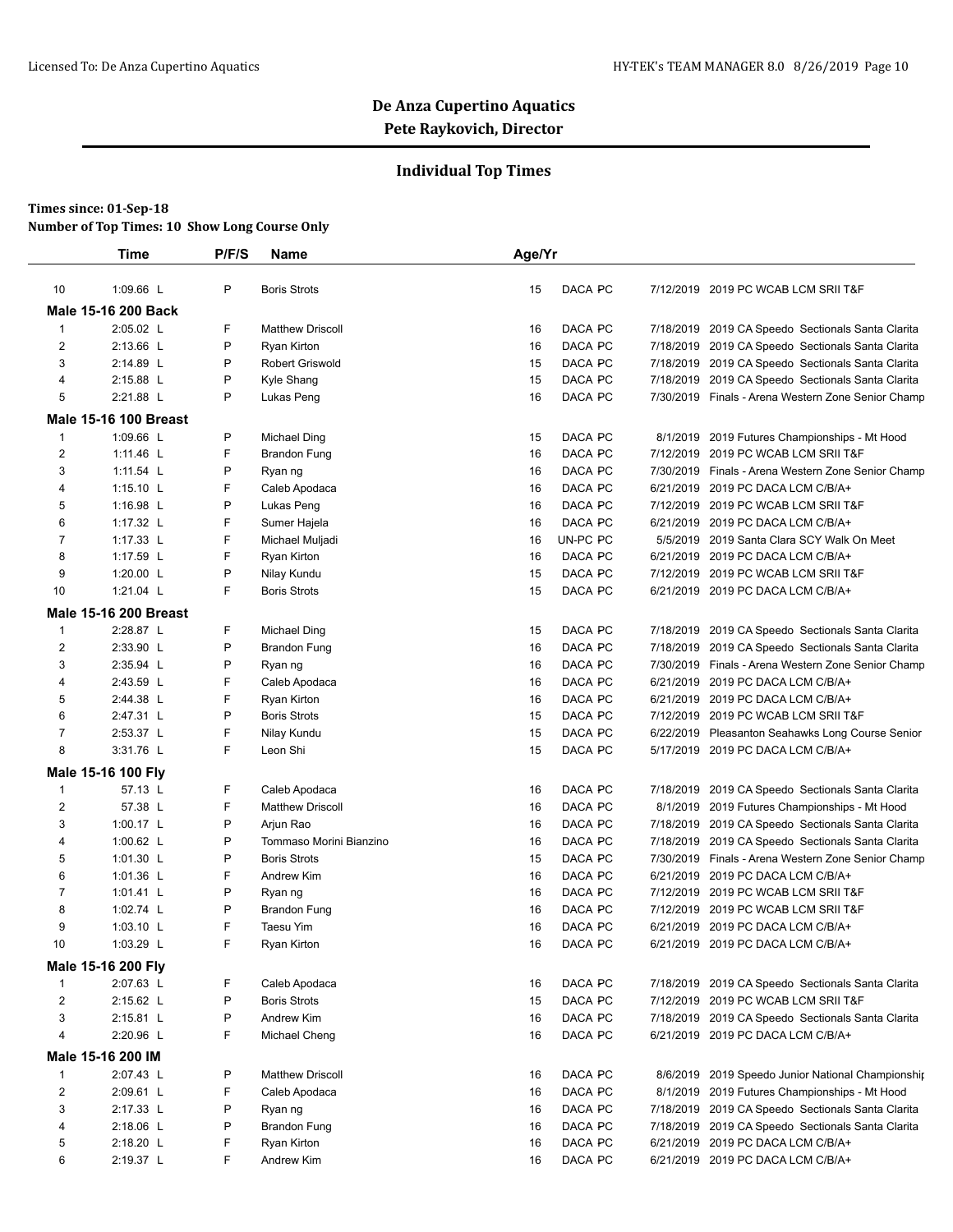## **Individual Top Times**

|                | <b>Time</b>                | P/F/S | Name                 | Age/Yr |         |           |                                                    |
|----------------|----------------------------|-------|----------------------|--------|---------|-----------|----------------------------------------------------|
| $\overline{7}$ | 2:20.82 L                  | P     | Taesu Yim            | 16     | DACA PC |           | 7/30/2019 Finals - Arena Western Zone Senior Champ |
| 8              | 2:21.03 L                  | P     | <b>Boris Strots</b>  | 15     | DACA PC |           | 7/30/2019 Finals - Arena Western Zone Senior Champ |
| 9*             | 2:23.98 L                  | P     | Lukas Peng           | 16     | DACA PC |           | 7/12/2019 2019 PC WCAB LCM SRII T&F                |
| 9*             | 2:23.98 L                  | P     | Michael Ding         | 15     | DACA PC |           | 8/1/2019 2019 Futures Championships - Mt Hood      |
|                | Male 15-16 400 IM          |       |                      |        |         |           |                                                    |
| $\mathbf{1}$   | 4:39.68 L                  | F     | Caleb Apodaca        | 16     | DACA PC | 8/1/2019  | 2019 Futures Championships - Mt Hood               |
| 2              | 4:52.89 L                  | F     | Andrew Kim           | 16     | DACA PC |           | 6/21/2019 2019 PC DACA LCM C/B/A+                  |
| 3              | 4:53.95 L                  | F     | Taesu Yim            | 16     | DACA PC |           | 6/21/2019 2019 PC DACA LCM C/B/A+                  |
| 4              | 4:54.71 L                  | P     | <b>Brandon Fung</b>  | 16     | DACA PC |           | 7/12/2019 2019 PC WCAB LCM SRII T&F                |
| 5              | 4:55.33 L                  | P     | <b>Boris Strots</b>  | 15     | DACA PC |           | 7/30/2019 Finals - Arena Western Zone Senior Champ |
| 6              | 5:01.13 L                  | P     | Ryan ng              | 16     | DACA PC |           | 7/18/2019 2019 CA Speedo Sectionals Santa Clarita  |
| $\overline{7}$ | 5:06.88 L                  | P     | Lukas Peng           | 16     | DACA PC |           | 7/30/2019 Finals - Arena Western Zone Senior Champ |
|                | <b>Male 17-18 50 Free</b>  |       |                      |        |         |           |                                                    |
| 1              | 25.20 L                    | P     | Jarrett Hampel       | 17     | DACA PC |           | 7/18/2019 2019 CA Speedo Sectionals Santa Clarita  |
| $\overline{c}$ | 25.62 L                    | F     | Alex Kurotori        | 17     | DACA PC | 6/21/2019 | 2019 PC DACA LCM C/B/A+                            |
| 3              | 25.72 L                    | P     | Derek Hanel          | 17     | DACA PC |           | 7/30/2019 Finals - Arena Western Zone Senior Champ |
| 4              | 26.16 L                    | P     | Sean Hyun Kim        | 17     | DACA PC |           | 7/30/2019 Finals - Arena Western Zone Senior Champ |
| 5              | 26.99 L                    | F     | <b>Arthur Moraes</b> | 17     | DACA PC |           | 6/21/2019 2019 PC DACA LCM C/B/A+                  |
| 6              | 27.33 L                    | F     | Bryan Ku             | 18     | DACA PC |           | 6/21/2019 2019 PC DACA LCM C/B/A+                  |
| $\overline{7}$ | 32.11 L                    | F     | Patrick Yu           | 17     | DACA PC |           | 5/17/2019 2019 PC DACA LCM C/B/A+                  |
|                | Male 17-18 100 Free        |       |                      |        |         |           |                                                    |
| 1              | 54.13 L                    | P     | Alex Kurotori        | 17     | DACA PC |           | 7/18/2019 2019 CA Speedo Sectionals Santa Clarita  |
| 2              | 55.23 L                    | P     | Jarrett Hampel       | 17     | DACA PC |           | 7/18/2019 2019 CA Speedo Sectionals Santa Clarita  |
| 3              | 55.61 L                    | P     | Sean Hyun Kim        | 17     | DACA PC |           | 7/30/2019 Finals - Arena Western Zone Senior Champ |
| 4              | 55.82 L                    | P     | Derek Hanel          | 17     | DACA PC |           | 7/30/2019 Finals - Arena Western Zone Senior Champ |
| 5              | 57.10 L                    | P     | <b>Arthur Moraes</b> | 17     | DACA PC |           | 8/1/2019 2019 Futures Championships - Mt Hood      |
| 6              | 58.25 L                    | F     | Oscar Khowong        | 17     | DACA PC |           | 6/21/2019 2019 PC DACA LCM C/B/A+                  |
| 7              | 1:01.25 L                  | P     | Viraj Shitole        | 18     | DACA PC | 7/12/2019 | 2019 PC WCAB LCM SRII T&F                          |
| 8              | 1:08.68 L                  | F     | Patrick Yu           | 17     | DACA PC |           | 6/21/2019 2019 PC DACA LCM C/B/A+                  |
|                | Male 17-18 200 Free        |       |                      |        |         |           |                                                    |
| 1              | 1:56.99 L                  | P     | Alex Kurotori        | 17     | DACA PC | 7/18/2019 | 2019 CA Speedo Sectionals Santa Clarita            |
| 2              | 1:59.88 L                  | F     | Sean Hyun Kim        | 17     | DACA PC |           | 7/30/2019 Finals - Arena Western Zone Senior Champ |
| 3              | 2:02.31 L                  | P     | Jarrett Hampel       | 17     | DACA PC |           | 7/18/2019 2019 CA Speedo Sectionals Santa Clarita  |
| 4              | 2:09.15 L                  | P     | Viraj Shitole        | 18     | DACA PC | 7/12/2019 | 2019 PC WCAB LCM SRII T&F                          |
| 5              | 2:11.72 L                  | P     | Derek Hanel          | 17     | DACA PC |           | 7/30/2019 Finals - Arena Western Zone Senior Champ |
| 6              | 2:16.76 L                  | F     | <b>Arthur Moraes</b> | 17     | DACA PC |           | 6/21/2019 2019 PC DACA LCM C/B/A+                  |
| $\overline{7}$ | 2:26.16 L                  | F     | Patrick Yu           | 17     | DACA PC |           | 6/21/2019 2019 PC DACA LCM C/B/A+                  |
|                | <b>Male 17-18 400 Free</b> |       |                      |        |         |           |                                                    |
| 1              | 4:10.90 L                  | P     | Alex Kurotori        | 17     | DACA PC |           | 8/1/2019 2019 Futures Championships - Mt Hood      |
| $\overline{2}$ | 4:18.21 L                  | P     | Sean Hyun Kim        | 17     | DACA PC |           | 7/12/2019 2019 PC WCAB LCM SRII T&F                |
| 3              | 4:31.35 L                  | P     | Viraj Shitole        | 18     | DACA PC |           | 7/12/2019 2019 PC WCAB LCM SRII T&F                |
| 4              | 5:04.07 L                  | F     | Derek Hanel          | 17     | DACA PC |           | 6/21/2019 2019 PC DACA LCM C/B/A+                  |
| 5              | 5:14.98 L                  | F     | Patrick Yu           | 17     | DACA PC |           | 6/21/2019 2019 PC DACA LCM C/B/A+                  |
|                | Male 17-18 800 Free        |       |                      |        |         |           |                                                    |
| $\mathbf{1}$   | 8:46.06 L                  | F     | Alex Kurotori        | 17     | DACA PC |           | 6/6/2019 2019 Santa Clara International            |
|                |                            |       |                      |        |         |           |                                                    |
|                | Male 17-18 1500 Free       |       |                      |        |         |           |                                                    |
| 1              | 17:19.01 L                 | F     | Alex Kurotori        | 17     | DACA PC |           | 7/18/2019 2019 CA Speedo Sectionals Santa Clarita  |
|                | Male 17-18 100 Back        |       |                      |        |         |           |                                                    |
| $\mathbf{1}$   | 1:01.47 L                  | P     | Alex Kurotori        | 17     | DACA PC |           | 7/18/2019 2019 CA Speedo Sectionals Santa Clarita  |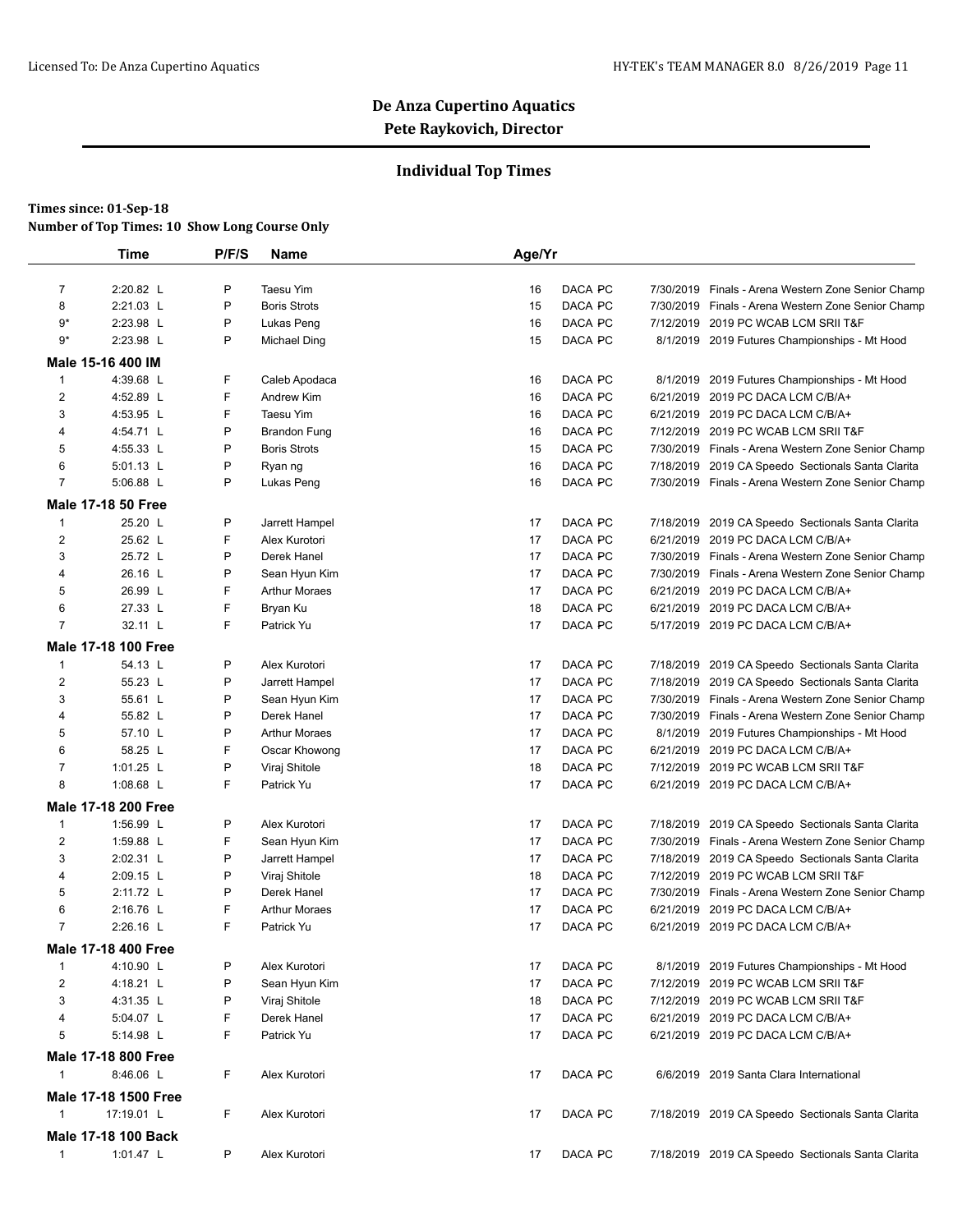## **Individual Top Times**

### **Times since: 01-Sep-18**

|                         | <b>Time</b>                  | P/F/S | Name                      | Age/Yr |          |                                                    |
|-------------------------|------------------------------|-------|---------------------------|--------|----------|----------------------------------------------------|
| $\overline{2}$          | 1:02.71 L                    | Ρ     | Jarrett Hampel            | 17     | DACA PC  | 7/18/2019 2019 CA Speedo Sectionals Santa Clarita  |
| 3                       | 1:08.91 L S                  | T     | Derek Hanel               | 17     | DACA PC  | 7/30/2019 Finals - Arena Western Zone Senior Champ |
| 4                       | $1:12.21$ L                  | F.    | <b>Arthur Moraes</b>      | 17     | DACA PC  | 6/21/2019 2019 PC DACA LCM C/B/A+                  |
|                         | Male 17-18 200 Back          |       |                           |        |          |                                                    |
| $\mathbf{1}$            | 2:14.12 L                    | F     | Alex Kurotori             | 17     | DACA PC  | 6/6/2019 2019 Santa Clara International            |
| $\overline{2}$          | 2:36.95 L                    | F     | <b>Arthur Moraes</b>      | 17     | DACA PC  | 6/21/2019 2019 PC DACA LCM C/B/A+                  |
|                         | <b>Male 17-18 100 Breast</b> |       |                           |        |          |                                                    |
| $\mathbf{1}$            | 1:08.46 L                    | P     | <b>Arthur Moraes</b>      | 17     | DACA PC  | 7/18/2019 2019 CA Speedo Sectionals Santa Clarita  |
| $\overline{2}$          | 1:16.57 L                    | F     | Alex Kurotori             | 17     | DACA PC  | 6/21/2019 2019 PC DACA LCM C/B/A+                  |
|                         | <b>Male 17-18 200 Breast</b> |       |                           |        |          |                                                    |
| $\mathbf{1}$            | 2:33.70 L                    | P     | <b>Arthur Moraes</b>      | 17     | DACA PC  | 7/18/2019 2019 CA Speedo Sectionals Santa Clarita  |
| $\overline{2}$          | 2:43.95 L                    | F.    | Oscar Khowong             | 17     | DACA PC  | 6/21/2019 2019 PC DACA LCM C/B/A+                  |
|                         | Male 17-18 100 Fly           |       |                           |        |          |                                                    |
| $\mathbf{1}$            | 1:00.17 L                    | Ρ     | Jarrett Hampel            | 17     | DACA PC  | 7/18/2019 2019 CA Speedo Sectionals Santa Clarita  |
| $\overline{2}$          | 1:06.88 L                    | F     | Oscar Khowong             | 17     | DACA PC  | 6/21/2019 2019 PC DACA LCM C/B/A+                  |
| 3                       | 1:17.12 L                    | F.    | Patrick Yu                | 17     | DACA PC  | 5/17/2019 2019 PC DACA LCM C/B/A+                  |
|                         | Male 17-18 200 IM            |       |                           |        |          |                                                    |
| $\mathbf{1}$            | 2:19.21 L                    | F     | Alex Kurotori             | 17     | DACA PC  | 6/21/2019 2019 PC DACA LCM C/B/A+                  |
| 2                       | 2:23.70 L                    | P     | Sean Hyun Kim             | 17     | DACA PC  | 7/30/2019 Finals - Arena Western Zone Senior Champ |
| 3                       | 2:24.82 L                    | P     | Viraj Shitole             | 18     | DACA PC  | 7/12/2019 2019 PC WCAB LCM SRII T&F                |
| $\overline{4}$          | 2:32.71 L                    | F     | <b>Arthur Moraes</b>      | 17     | DACA PC  | 6/21/2019 2019 PC DACA LCM C/B/A+                  |
| 5                       | 2:41.49 L                    | F     | Patrick Yu                | 17     | DACA PC  | 6/21/2019 2019 PC DACA LCM C/B/A+                  |
|                         | Male 17-18 400 IM            |       |                           |        |          |                                                    |
| $\mathbf{1}$            | 5:44.31 L                    | F     | Patrick Yu                | 17     | DACA PC  | 6/21/2019 2019 PC DACA LCM C/B/A+                  |
|                         | Male 19 & Over 50 Free       |       |                           |        |          |                                                    |
| $\mathbf{1}$            | 23.68 L                      | F.    | Felix Chiun               | 19     | DACA PC  | 6/6/2019 2019 Santa Clara International            |
| 2                       | 24.53 L                      | P     | Anthony Casaccia          | 20     | DACA PC  | 7/18/2019 2019 CA Speedo Sectionals Santa Clarita  |
| 3                       | 26.71 L                      | F     | Daniel Marella            | 19     | DACA PC  | 6/28/2019 2019 QSS Super Last Chance Meet          |
| $\overline{\mathbf{4}}$ | 32.37 L                      | F     | Adrian Rodriguez-Martinez | 25     | UN-PC PC | 5/5/2019 2019 Santa Clara SCY Walk On Meet         |
|                         | Male 19 & Over 100 Free      |       |                           |        |          |                                                    |
| $\mathbf{1}$            | 51.10 L                      | F     | Felix Chiun               | 19     | DACA PC  | 7/18/2019 2019 CA Speedo Sectionals Santa Clarita  |
| $\overline{2}$          | 53.63 L                      | P     | Anthony Casaccia          | 20     | DACA PC  | 7/18/2019 2019 CA Speedo Sectionals Santa Clarita  |
|                         | Male 19 & Over 200 Free      |       |                           |        |          |                                                    |
| $\mathbf{1}$            | 1:56.21 L L                  | F     | Daniel Marella            | 19     | DACA PC  | 7/18/2019 2019 CA Speedo Sectionals Santa Clarita  |
| $\overline{2}$          | 1:58.49 L                    | P     | Anthony Casaccia          | 20     | DACA PC  | 7/18/2019 2019 CA Speedo Sectionals Santa Clarita  |
| 3                       | 2:41.38 L                    |       | Adrian Rodriguez-Martinez | 25     | DACA PC  | 6/21/2019 2019 PC DACA LCM C/B/A+                  |
|                         | Male 19 & Over 400 Free      |       |                           |        |          |                                                    |
| $\mathbf{1}$            | 4:19.75 L                    | P     | Anthony Casaccia          | 20     | DACA PC  | 7/18/2019 2019 CA Speedo Sectionals Santa Clarita  |
| 2                       | 5:49.11 L                    | F     | Adrian Rodriguez-Martinez | 25     | DACA PC  | 6/21/2019 2019 PC DACA LCM C/B/A+                  |
|                         | Male 19 & Over 1500 Free     |       |                           |        |          |                                                    |
| $\mathbf{1}$            | 16:32.69 L                   | F     | Daniel Marella            | 19     | DACA PC  | 7/18/2019 2019 CA Speedo Sectionals Santa Clarita  |
|                         | Male 19 & Over 100 Breast    |       |                           |        |          |                                                    |
| $\mathbf{1}$            | 1:09.07 L                    | F     | Daniel Marella            | 19     | DACA PC  | 6/28/2019 2019 QSS Super Last Chance Meet          |
|                         | Male 19 & Over 200 Breast    |       |                           |        |          |                                                    |
| $\mathbf{1}$            | 2:21.25 L                    | F     | Daniel Marella            | 19     | DACA PC  | 7/18/2019 2019 CA Speedo Sectionals Santa Clarita  |
|                         | Male 19 & Over 100 Fly       |       |                           |        |          |                                                    |
| $\mathbf{1}$            | 55.29 L                      | F     | Felix Chiun               | 19     | DACA PC  | 7/18/2019 2019 CA Speedo Sectionals Santa Clarita  |
|                         |                              |       |                           |        |          |                                                    |